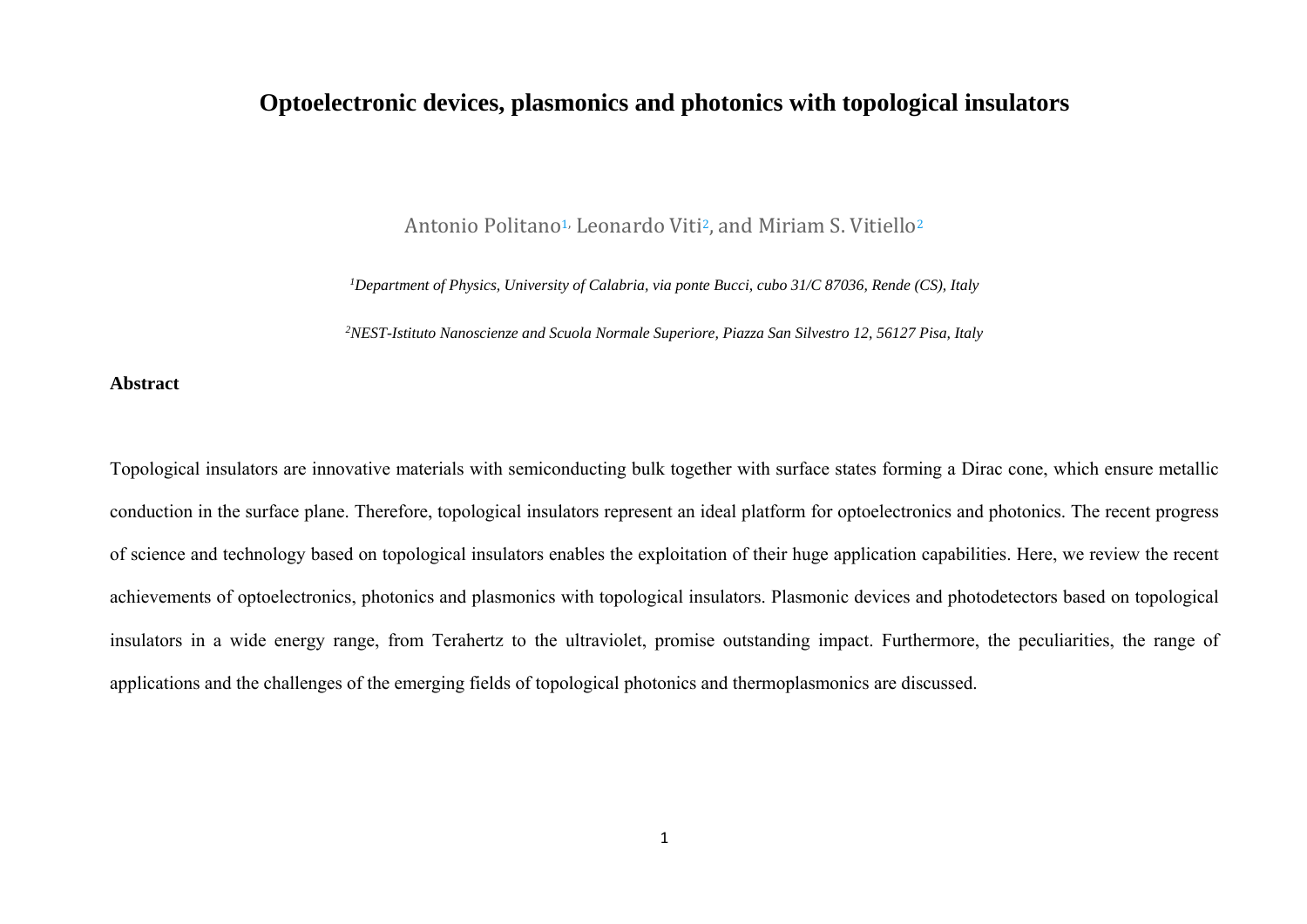#### **Introduction**

Topological insulators (TIs) represent a novel quantum phase of matter  $\frac{1}{2}$ , characterized by a semiconducting bulk and topologically protected surface states <sup>2-5</sup>.

Topological surface states (TSS) form a Dirac cone<sup>6, 7</sup>, in analogy with graphene. In addition, TSS are chiral <sup>8</sup> and protected from back-scattering by time-reversal symmetry <sup>9</sup>. Therefore, TSS are robust against scattering processes from nonmagnetic impurities <sup>10</sup>. As a consequence of the timereversal symmetry, charge carriers from topologically protected surface states carry current with minimal dissipation with subsequent reduction of the low-frequency electronic noise  $11, 12$ .

Moreover, unlike graphene, TSS naturally offer a two-dimensional (2D) Dirac fermion system <sup>13</sup>, without the complication of the physical implementation of atomically thin layers.

TIs can be divided into two classes: three-dimensional (3D)<sup>14</sup> and 2D<sup>15</sup> TIs. TSS are present in the bulk energy gap of 3D TIs, while 2D TIs consist of 1D gapless conductive edge channels with a 2D area exhibiting an energy gap.

Many classes of materials have TI properties: the mercury- cadmium telluride HgTe/CdTe quantum wells <sup>16</sup> are 2D TIs, whereas the bismuth<sup>5, 17</sup> or antimony<sup>18, 19</sup> chalcogenides, ternary chalcopyrites<sup>20</sup>, the monoclinic phase of silver telluride (β-Ag<sub>2</sub>Te)<sup>21</sup> etc. are 3D TIs.

The crystalline quality of samples is crucial in the road map for a technological exploitation of the novel topological phases of matter. As a matter of fact, it is now well established that TSS exist in crystals and films possessing high structural quality (both stoichiometric/ composition and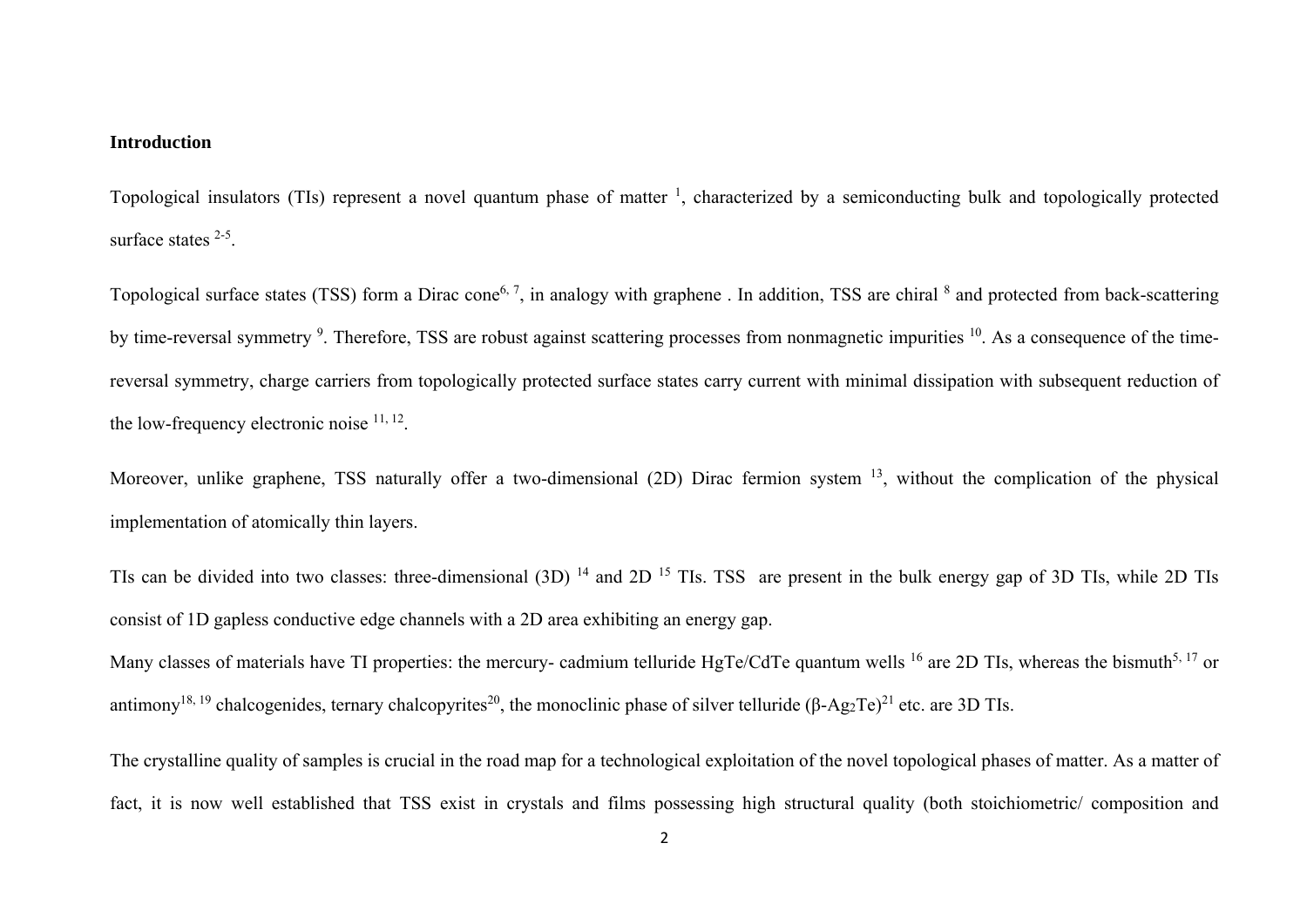crystallographic). This raises new challenges in the synthesis of TIs  $^{22}$ . However, the current progress in growth techniques  $^{23}$  indicates that TIs are now mature for technology transfer.

The coexistence of several privileged conditions for applications—fast charge carriers  $^{24, 25}$ , sensitivity to applied fields  $^{26}$ , reduced fluctuation of mobility <sup>12</sup>, and robustness to disorder <sup>27</sup>— makes TIs promising for technological use in quantum computing <sup>28</sup>, high-speed electronic devices <sup>29</sup>, as well as spintronic devices with novel functionalities <sup>30</sup>. Moreover, the amazing optical properties of TIs <sup>31-37</sup> allow their versatile and multifunctional use in signal emission, transmission, modulation, and detection.

All these fields of applications benefit from the exploitation of both propagating and localized plasmonic modes in TIs, as achieved for plasmonics with noble metals $38, 39$  and graphene  $40-44$ .

Herein, we review applications based on plasmons supported by TIs in the fields of optoelectronics, photonics and thermoplasmonics.

# **Terahertz (THz) plasmonics and photodetectors**

The two-dimensional electron gas (2DEG) formed by surface-state electrons support a Dirac plasmon  $45-47$  with energy  $\omega_{\rm D}$ , whose dispersion in the local approximation follows <sup>48</sup>: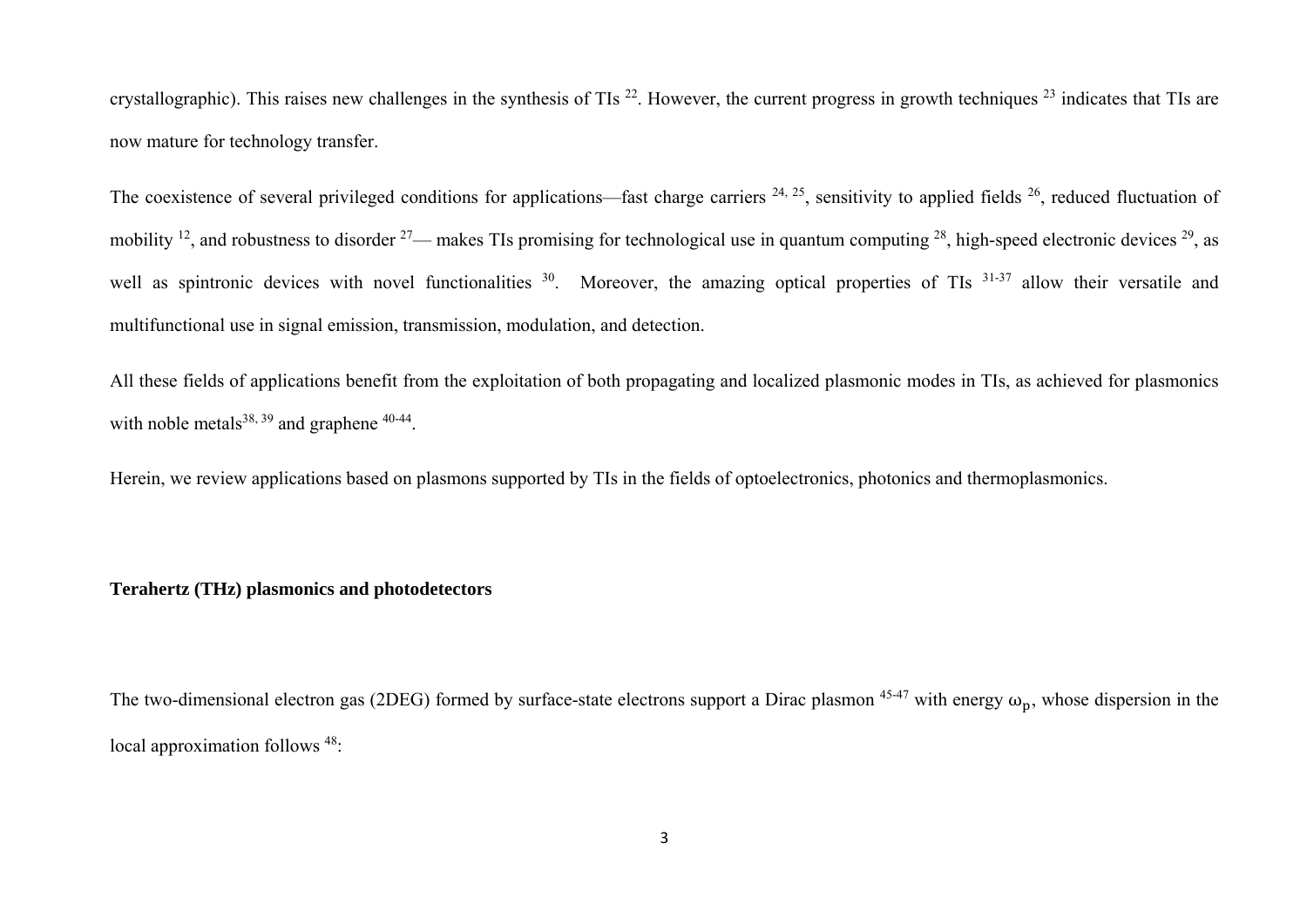$$
\omega_p = \sqrt{\frac{D}{2\varepsilon_0 \epsilon}} q \,,\tag{1}
$$

where q is the momentum. The vacuum permittivity and the relative dielectric constant are represented in (1) by  $\varepsilon_0$  and  $\varepsilon$ , respectively. D is the Drude weight <sup>49</sup>, which in a 2DEG with particle density n and electron mass m<sub>e</sub> is defined as:

$$
D = e^2 n/m_e \tag{2}
$$

with e the electron charge.

The dispersion relation in Equation (1) yields the square-root dispersion with the momentum q predicted by Stern for a 2DEG <sup>50</sup>.

Di Pietro et al.<sup>47</sup> measured the Dirac plasmon in Bi<sub>2</sub>Se<sub>3</sub> TI with infrared spectroscopy. Plasmons cannot be directly excited by light in smooth samples<sup>51</sup>, since photon momentum is always minor than that of plasmons, but the momentum mismatch can be compensated by grating  $52$ . Therefore, in order to let the light to couple with plasmons, Di Pietro et al. <sup>47</sup> fabricated thin micro-ribbon arrays of Bi2Se3 with different width to change the plasmon wavevector q up to 0.00015 Å<sup>-1</sup>. An extension of the momentum range up to ~0.3 Å<sup>-1</sup> has been achieved by exciting the Dirac <sup>p</sup>lasmon with probing electrons 45, 53.

Successively, the plasmonic response of ring structures patterned in Bi<sub>2</sub>Se<sub>3</sub> films has been studied by THz spectroscopy  $54$ . The rings exhibit a bonding and an antibonding plasmon modes, whose frequency can be tuned by changing their diameter. The bonding plasmon strongly couples with an optical phonon at about ~2 THz, leading to Fano profiles in the measured extinction spectra.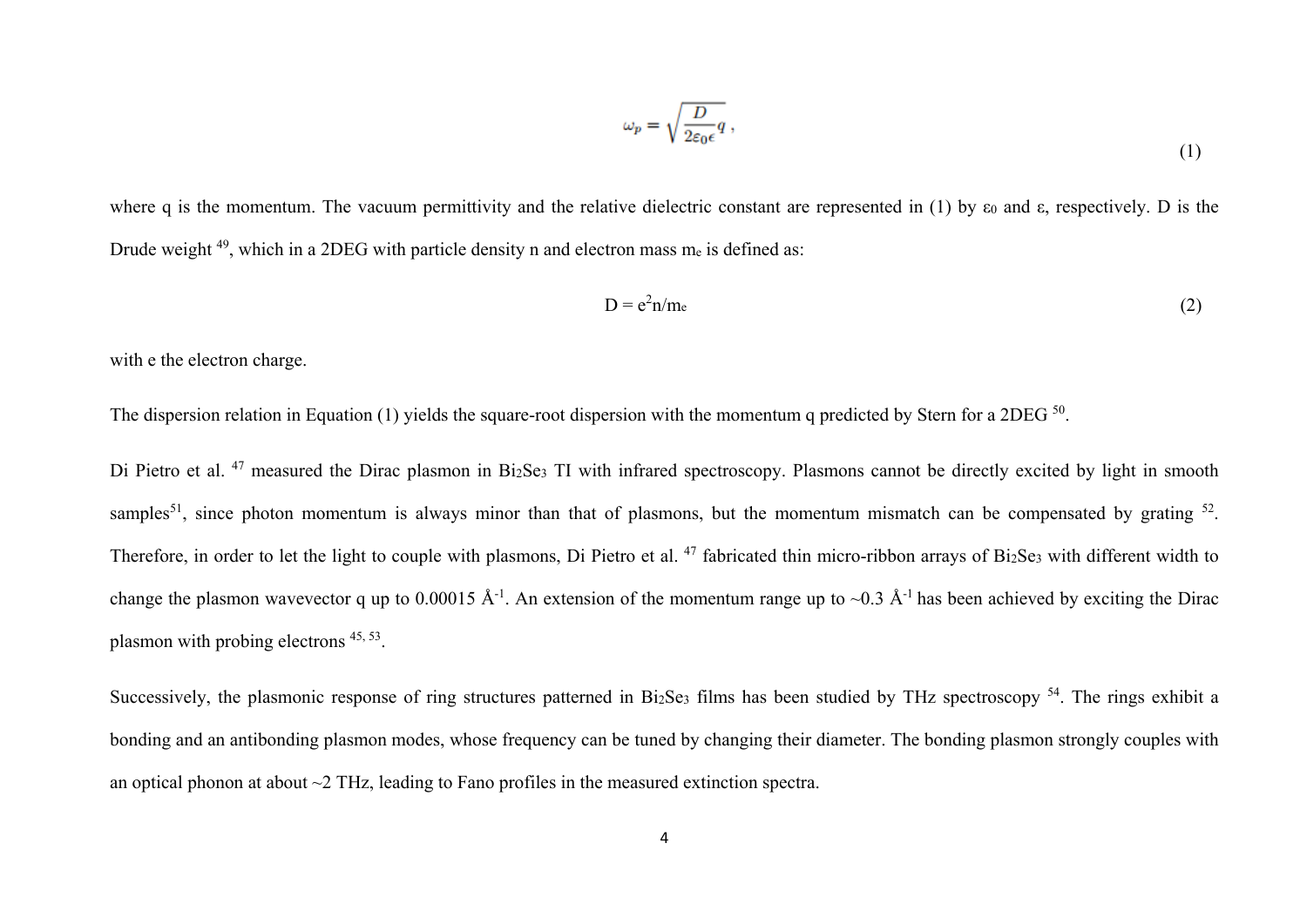The most promising application of THz plasmonics with TIs is related to the rectification of THz radiation via the excitation of plasma waves in the active channel of antenna-coupled field-effect transistors (FETs). This photodetection mechanism, proposed by Dyakonov and Shur <sup>55-57</sup>, is based on the fact that a FET hosting a 2DEG can act as a cavity for plasma waves, which are launched at the source by means of a modulation of the potential difference between gate and source. Plasma waves propagating in the active channel of FETs cannot be merely recognized with the plasmonic resonance of a 2DEG (2D plasmon) because of the presence of a metal gate 58. When q<1/d (with d the distance between the 2DEG and the gate), the dispersion relation is modified into  $\omega_p =$  sq (at T=0 K and neglecting friction and viscosity) with s the plasma-wave group velocity. Such a linear dispersion relation resembles that of acoustic surface plasmons <sup>59</sup> and sound waves <sup>58</sup>.

If a plasma wave reaches the drain contact in a time inferior with respect to the momentum relaxation time, constructive interference in the cavity allows frequency-resolved detection of the incoming radiation ("resonant regime"). In such regime, the dc photoresponse is characterized by peaks at the odd multiples of the lowest plasma-wave frequency. For typical device lengths and carrier densities, the fundamental frequency of plasma waves is in the THz range, so that photodetectors based on the Dyakonov-Shur mechanism are used for THz photodetection.

FET THz detectors conventionally operate at room temperature in the overdamped plasma waves regime, since the length of the FET channel is bigger than the propagation length of plasma waves at room temperature. The electromagnetic ac field, coupled to the source (S) and gate (G) electrodes, simultaneously modulates the carrier density and drift velocity. The resulting current exhibits a dc component, whose magnitude is proportional to the intensity of the incoming radiation and can be measured at the drain (D) contact either in a short circuit (photocurrent mode) or in an open circuit (photovoltage mode) configuration.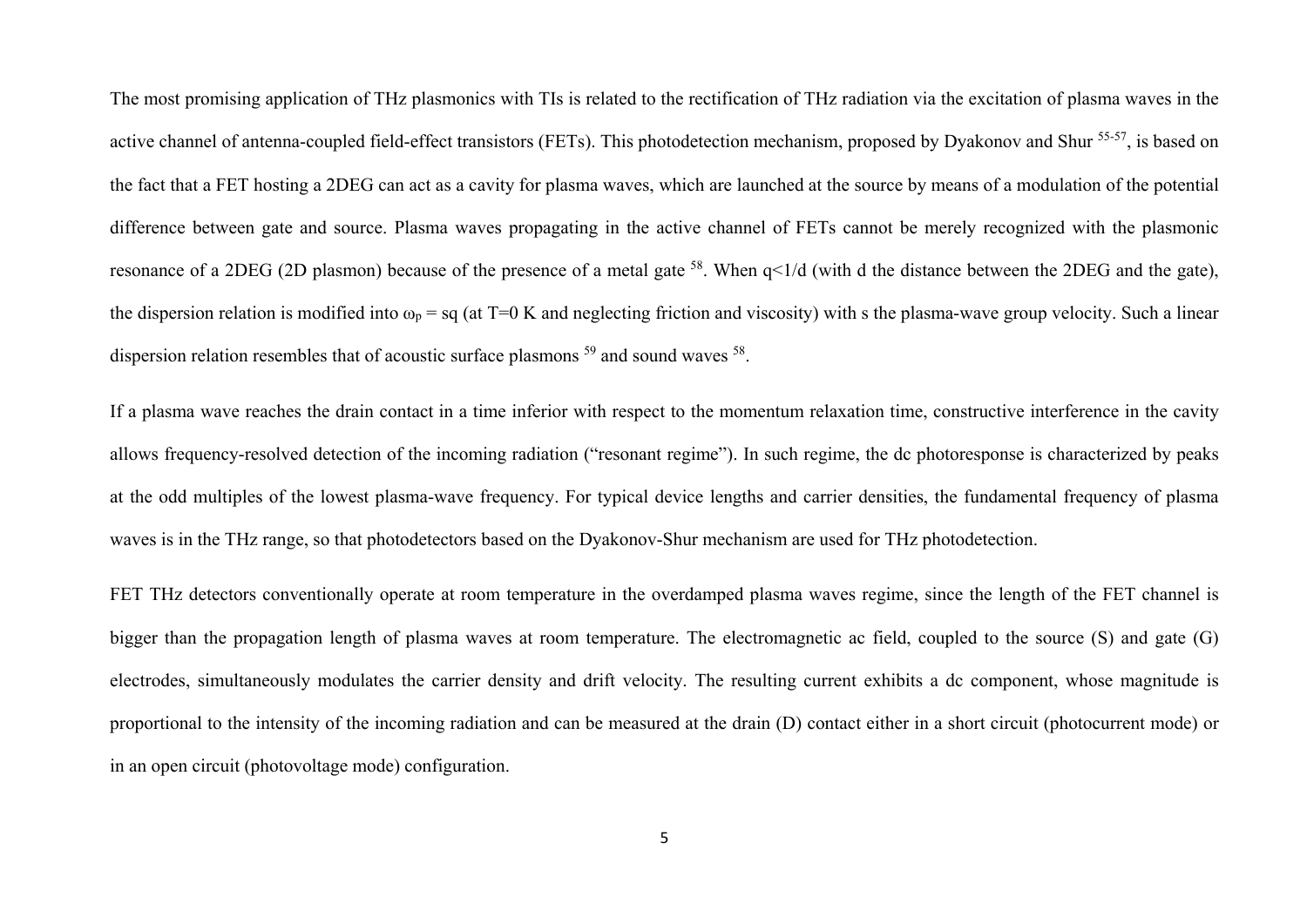

Figure 1: In the plasma-wave-assisted photodetection mechanism, named "Dyakonov-Shur"<sup>56</sup>, a finite d.c. voltage is generated in a FET in response to an oscillating radiation field (panel a, adapted with permission from Ref. 60, © 2014 Nature Publishing Group). A sketch of the THz detection principle, photovoltage and photocurrent modes are depicted in panel b in black and purple, respectively (reprinted with permission from Ref. 61, © 2016 American Chemical Society). In panel c, the left panel reports the difference between the source-drain currents measured with the THz beam focused on the sample (ISD,on) and without it (ISD,off), multiplied by the channel resistance. In the right vertical axis the extrapolated photovoltage (Δutheory), as predicted by the Diakonov-Shur overdamped plasma-wave theory (Equation 3), divided by the antenna coupling constant (η). Panel d reports the image recorded by focusing a 0.33 THZ beam on a glue jar. The transmitted power was detected in photovoltage configuration with all electrodes unbiased. The  $400 \times 700$  pixel image, revealing the jar content, was acquired with a time constant of 20 ms. Adapted with permission from Ref. 61, © 2016 American Chemical Society).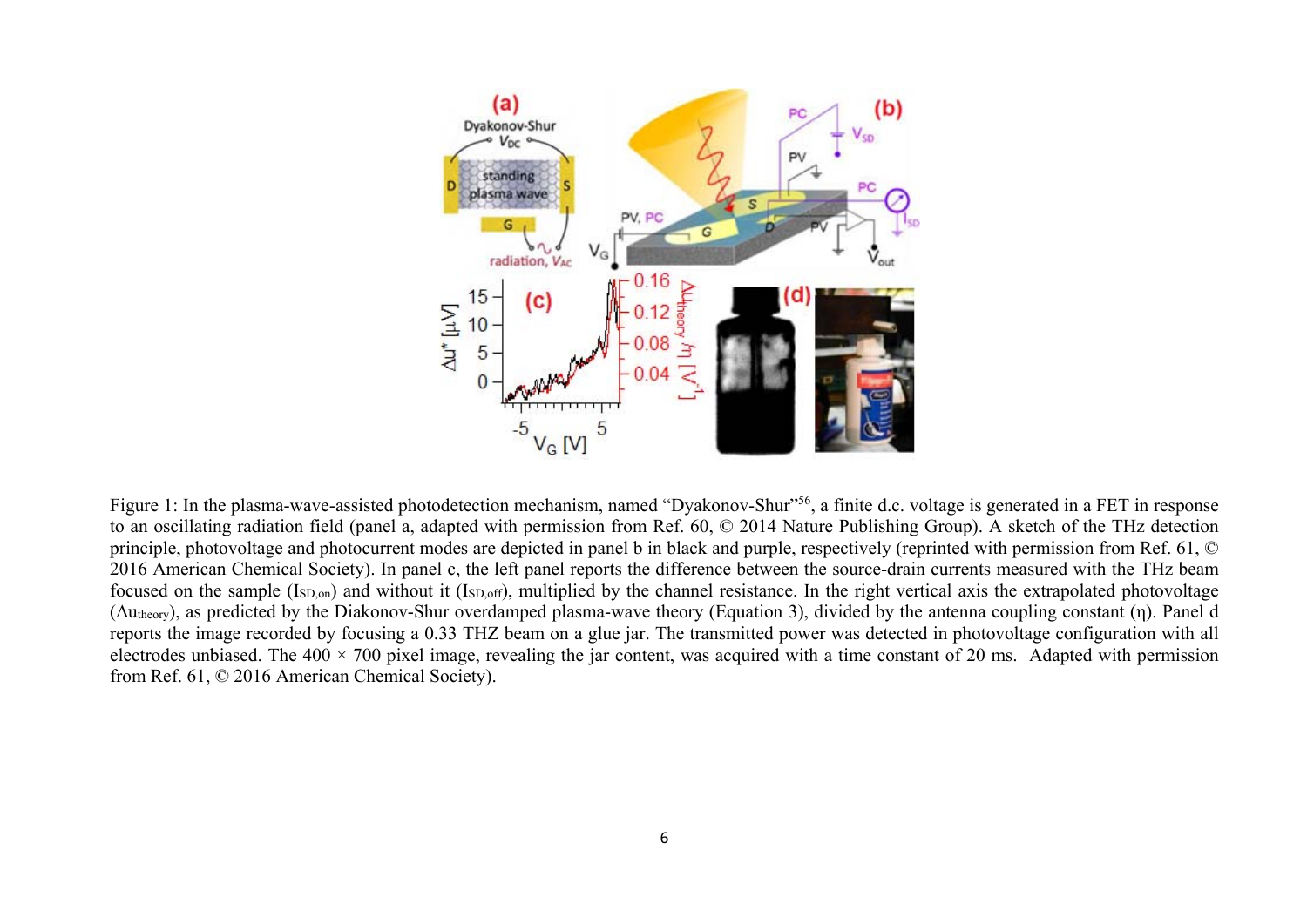Resonant plasma-wave photodetection of THz radiation in graphene FET was demonstrated by both experimentalists <sup>60, 62</sup> and theoreticians <sup>58</sup>. Recently, Vitiello and coworkers<sup>61</sup> demonstrated that TI-based FETs can be even more efficient than graphene, as indicated by the obtained value of the noise-equivalent power (NEP).

According to the Dyakonov-Shur theory<sup>63</sup>, in the case of non-resonant (overdamped) detection, the photovoltage  $\Delta u$  follows:

$$
\Delta u \propto \eta \frac{1}{\sigma} \frac{d\sigma}{dV_G} \cdot \frac{1}{1 + \frac{R_{ch}}{Z_L}}
$$
(3)

where η represents the antenna-dependent coupling efficiency of the incoming radiation  $^{62}$ ,  $\sigma$  is the channel conductivity, R<sub>ch</sub> is the total S-to-D resistance and Z<sub>L</sub> is the complex impedance of the readout circuitry. Equation (3), applied to the up-sweeps for a Bi<sub>2</sub>Te<sub>2.2</sub>Se<sub>0.8</sub>-based FET results in the predicted photovoltage trends shown on the right vertical axis of panel c of Figure 1. The comparison with the corresponding experimental data, reported on the left vertical axis, allows asserting that the predominant photodetection mechanism is that related to the excitation of plasma waves.

FET-based THz detectors open new possibilities of construction of real-time THz imaging systems. The result of a transmission imaging experiment of a glue jar only partially filled by using a Bi2Te2.2Se0.8-based FET is shown in panel d of Figure 1. The level of the liquid content of the jar is revealed by THz imaging with a signal-to-noise ratio of ~1000.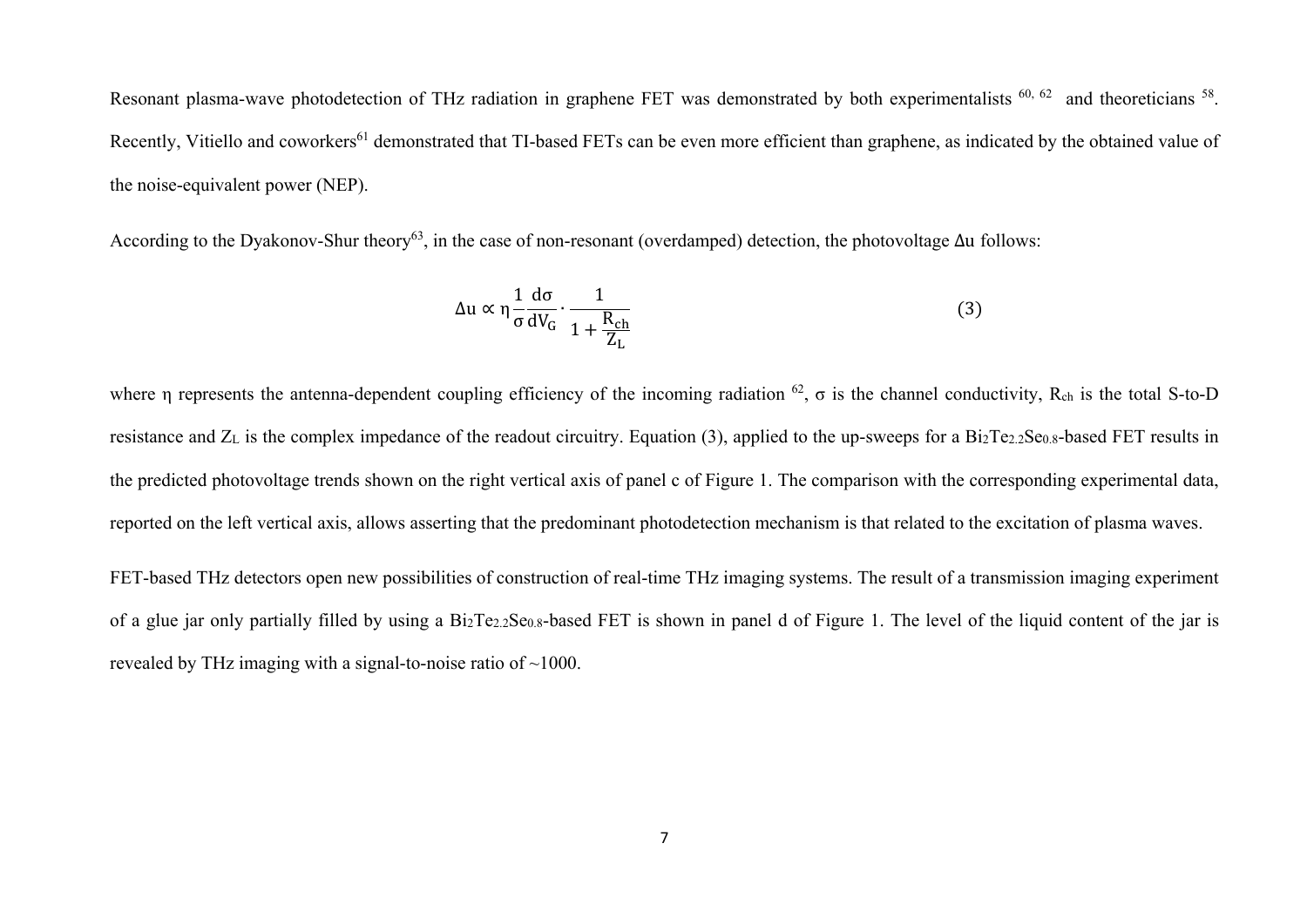#### **Spin-plasmons**

Due to the spin-momentum locking <sup>64, 65</sup>, plasmons in TIs are always accompanied by transverse spin oscillations <sup>66</sup>. The novel spin-plasmon mode has the peculiarity that density fluctuations induce transverse spin fluctuations and vice versa <sup>67</sup>. In a spin-polarized 2DEG, a random-phase approximation model<sup>68</sup> predicts the spin-plasmon lifetime to be sufficiently high in order to enable their technological exploitation in spin-wavegenerating devices, such as spin-torque oscillators. The influence of spin-plasmons has been invoked to be crucial in the coupling of Dirac-cone electrons of TIs with phonons<sup>69</sup>. However, attempts to directly probe spin-plasmons by means of electron energy loss spectroscopy have been unsuccessful<sup>53</sup>, since the predominating mode in the plasmonic spectrum is a surface plasmon arising from the bulk, free carriers  $45, 53$ . This mode hybridizes with the spin-plasmon for momenta far from the optical limit<sup>45</sup>.

To selectively excite the spin-plasmon, a mechanism exploiting optical spin injection has been proposed by Raghu et al. <sup>67</sup> (Figure 2). These authors suggested that two cross-polarized optical beams of laser pulses can generate a transient spin grating on the surface, whose period is determined by the wavelength and the angle between the two incident beams. Spin-plasmon can be excited whenever the spin grating period matches the plasmon momentum  $^{70, 71}$ . Experiments reporting (i) the existence of selection rules ruling spin-dependent optical transitions in TIs  $^{72}$  and (ii) helicitydependent photocurrents<sup>73</sup> have supported the viability of optical spin injection. However, calculations including both spin-orbit coupling and Zeeman coupling demonstrated <sup>74</sup> that helicity-independent photocurrent dominates over helicity-dependent contributions.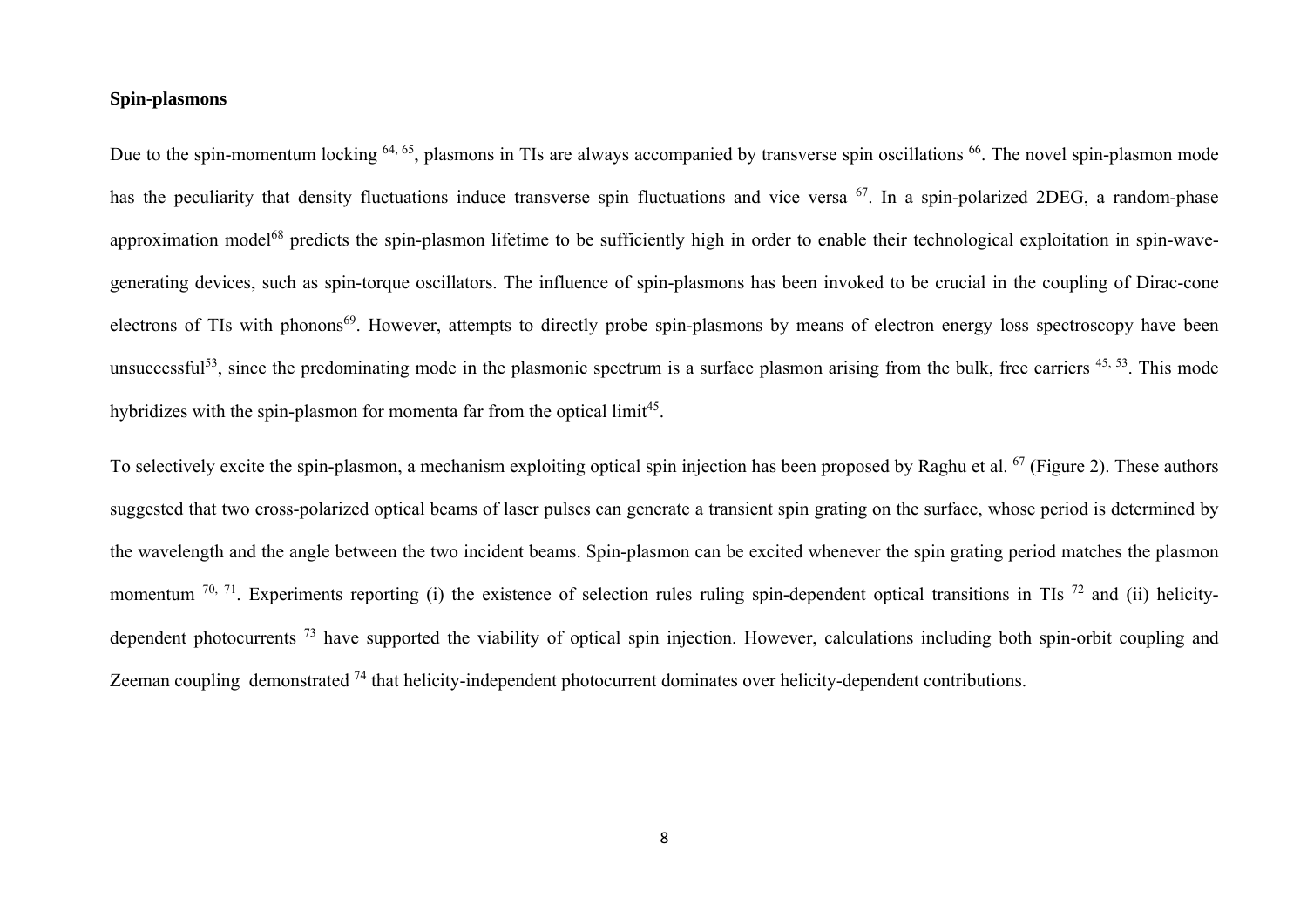

Figure 2: Proposed mechanism to excite spin-plasmons by optical spin injection. The two blue arrows represent impinging optical waves with identical energy. The red wave represents the spin grating, where the arrows specify the direction of the spin. Taken from Ref. 75.

## **Magnetoplasmonics**

Recently, magnetoplasmonics is attracting considerable interest for the intriguing prospect of its technological applications<sup>76, 77</sup>. The 2D magnetoplasmons are collective excitations between Landau levels<sup>78</sup> due to electron-electron interactions, which can be observed through infrared optical absorption and inelastic light scattering 79-84.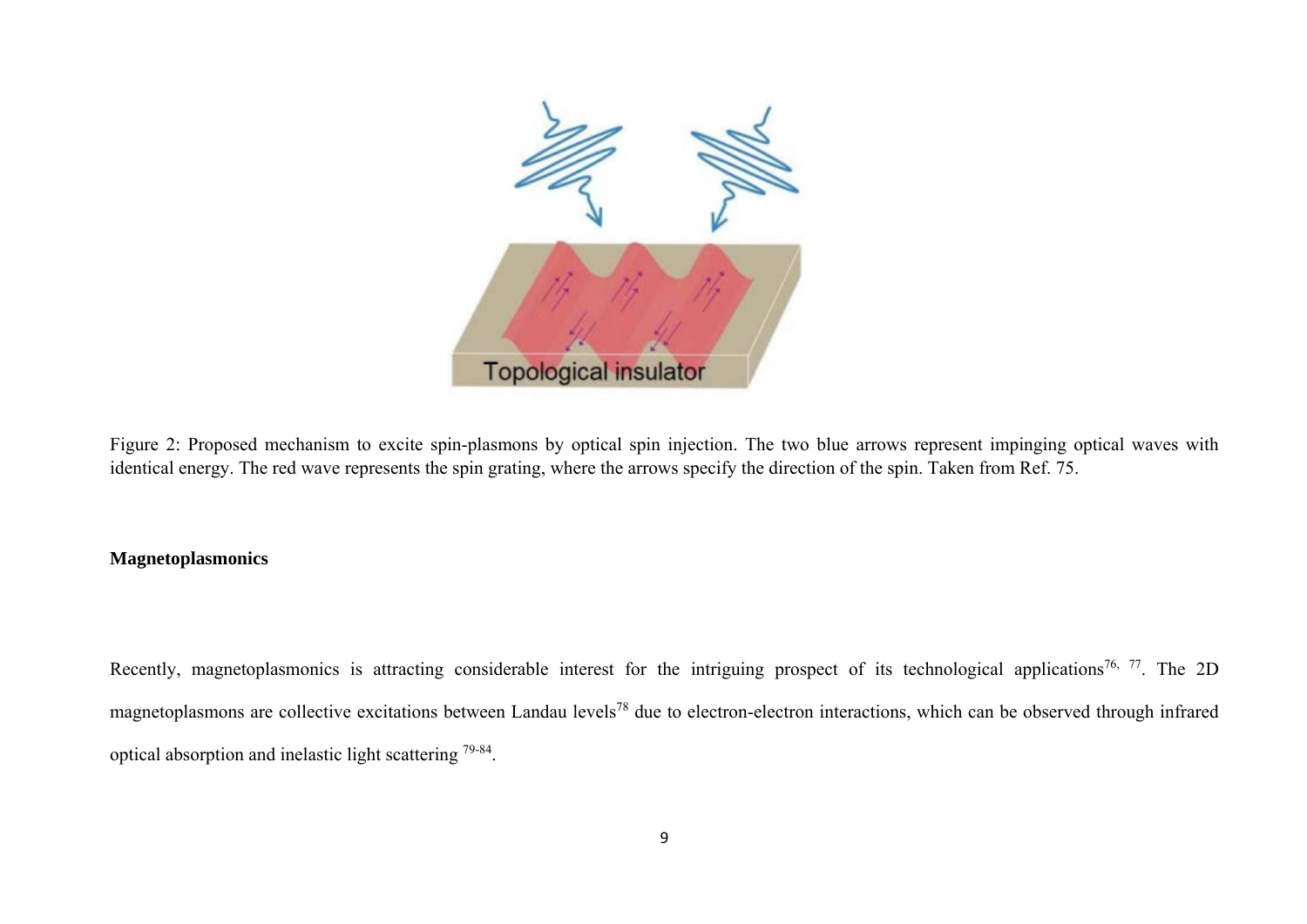Autore et al. <sup>85</sup> reported a study on plasmon excitation in an array of Bi<sub>2</sub>Se<sub>3</sub> microribbons for THz light perpendicularly polarized to ribbons at 1.6 K (Figure 3) . Both the collective (plasmon) and the single particle (Drude) excitations have been tuned by an external magnetic field B ranging from 0 to 30 T.

At finite B, plasmon gives rise to a magnetoplasmon mode, whose frequency  $\omega_{mn}$  follows:

$$
\omega_{mp} = \sqrt{\omega_p^2 + \omega_c^2} \quad (4)
$$

where  $\omega_c$  is the cyclotron frequency  $\pm eB/m_cc$ , defined as positive for electrons and negative for holes, with m<sub>c</sub> the cyclotron mass and c the speed of light.

The Drude term becomes a cyclotron resonance at finite energy even for low values of B. For magnetic fields higher than 10 T, the cyclotron resonance and the plasmonic modes merge into a unique Dirac magnetic excitation (Figure 3).

Therefore, in TIs, it is possible to achieve a magnetic control of plasmonic modes, paving the way toward THz magnetoplasmonics.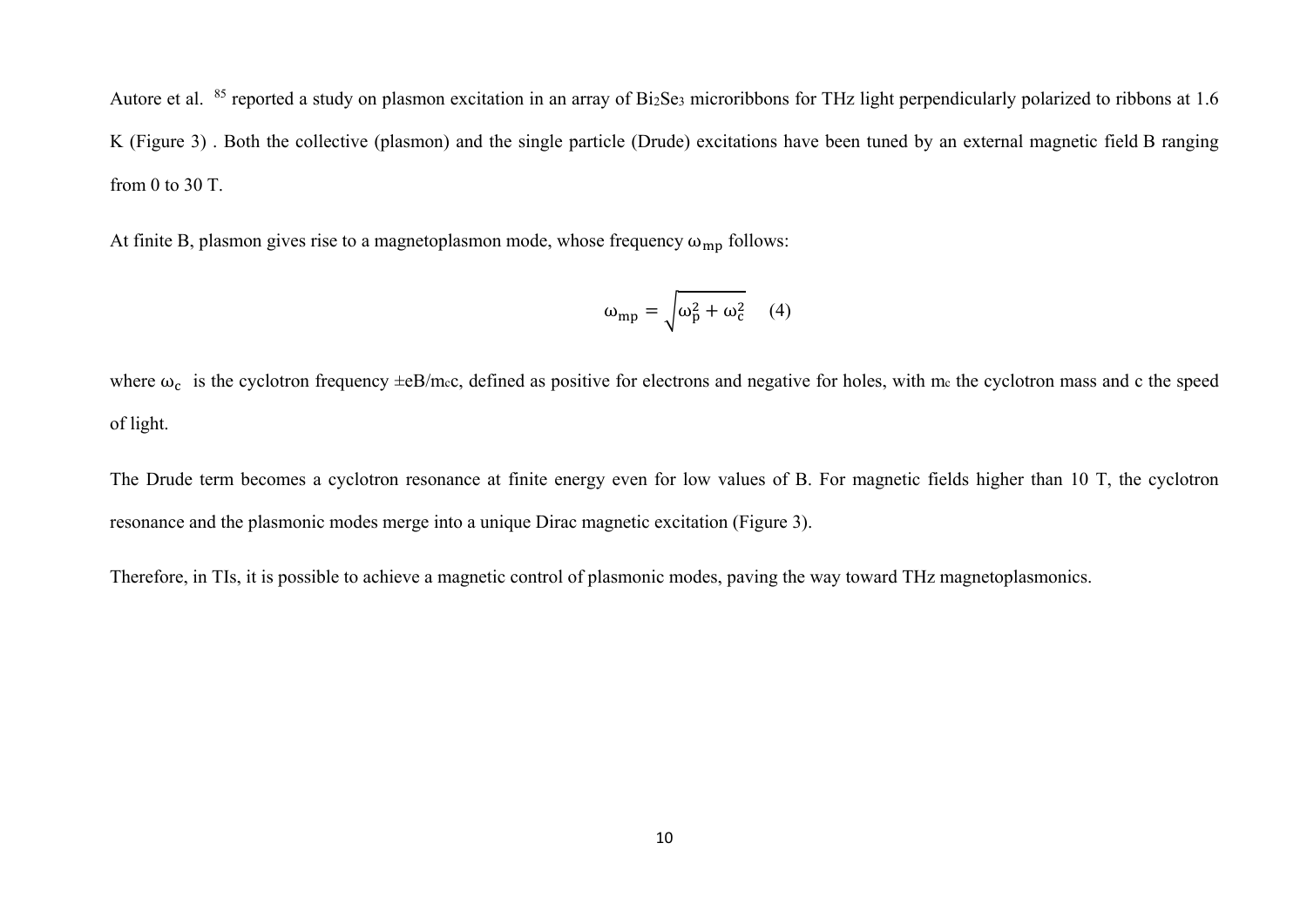

Figure 3. Experimental magnetoplasmon (red squares) and cyclotron (green circles) frequencies as a function of the magnetic field. Adapted from Ref. 85.

# **Ultraviolet plasmonics**

Though technological efforts have mainly focused in the spectral range from THz <sup>60</sup> to the visible <sup>41</sup>, numerous potential applications of plasmon modes in the ultraviolet (UV) part of the electromagnetic spectrum exist. A possible advantage of UV plasmons is the matching of their high energy with the electronic transition energy of many organic molecules, thus paving the way for UV plasmonics <sup>86</sup>, UV imaging <sup>87</sup>, DNA sensing <sup>88</sup>, UV absorbers 89, and metamaterials with UV plasmonic resonances 90.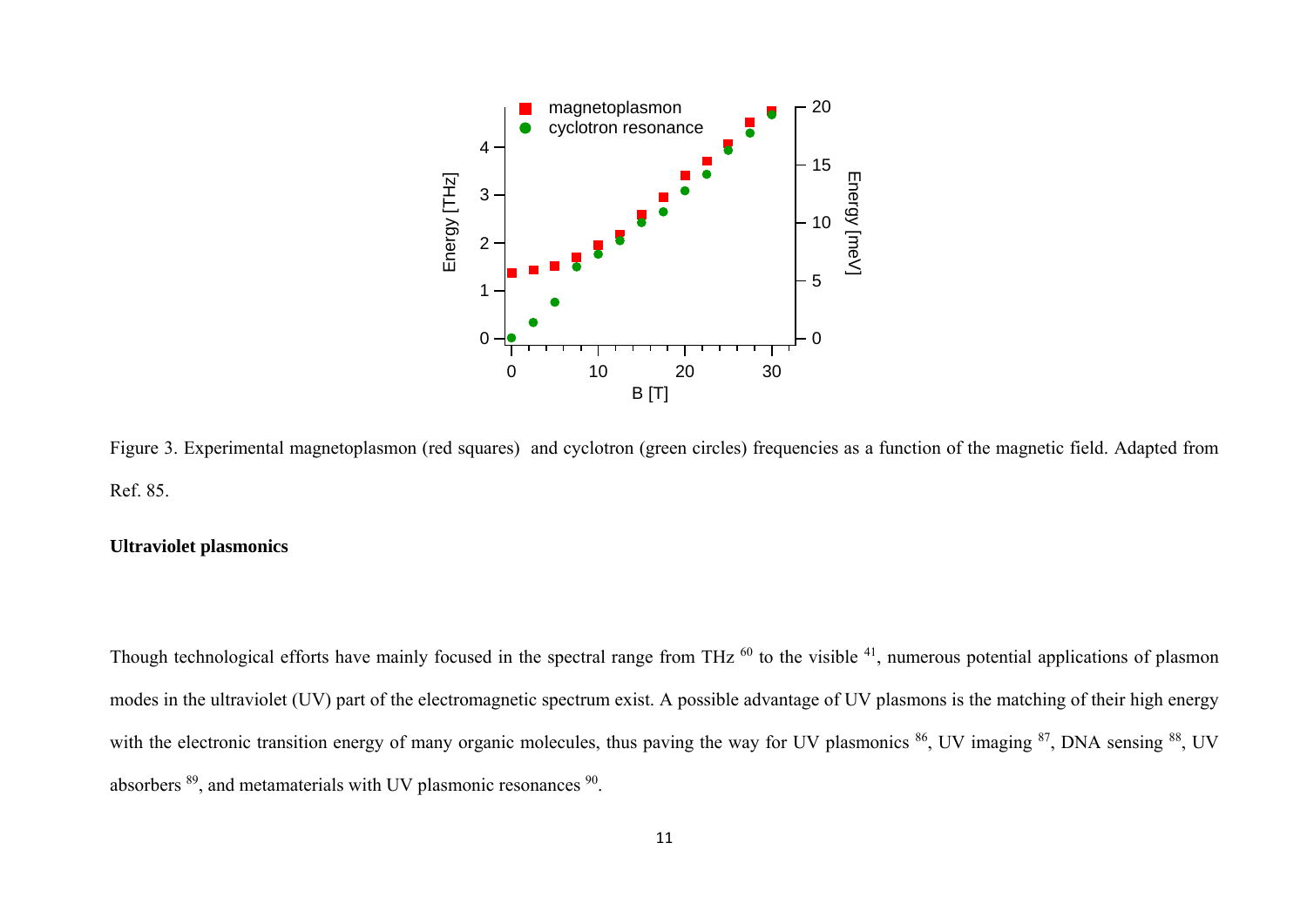Zheludev and coworkers showed that  $Bi_{1.5}Sb_{0.5}Te_{1.8}Se_{1.2}$  is a low-loss medium supporting plasmonic excitations in the blue-ultraviolet range  $90$ , in addition to the already-investigated THz frequency range. Metamaterials fabricated from Bi<sub>1.5</sub>Sb<sub>0.5</sub>Te<sub>1.8</sub>Se<sub>1.2</sub> exhibit plasmonic modes from 350 to 550 nm, while surface gratings show cathodoluminescent peaks from 230 to 1050 nm. The observed plasmonic response (Figure 4) is attributed to the combination of bulk charge carriers from interband transitions and surface charge carriers of the TI.

The plasmonic resonance for perpendicular polarization increases with the length of the groove.



Figure 4: Absorption spectra of various nano-slit arrays of Bi<sub>1.5</sub>Sb<sub>0.5</sub>Te<sub>1.8</sub>Se<sub>1.2</sub> with lengths D from 100 nm to 225 nm for light polarized perpendicular to the nano-slits. The wavelength of the plasmonic resonance increases with the slit length D. Adapted from Ref. 90.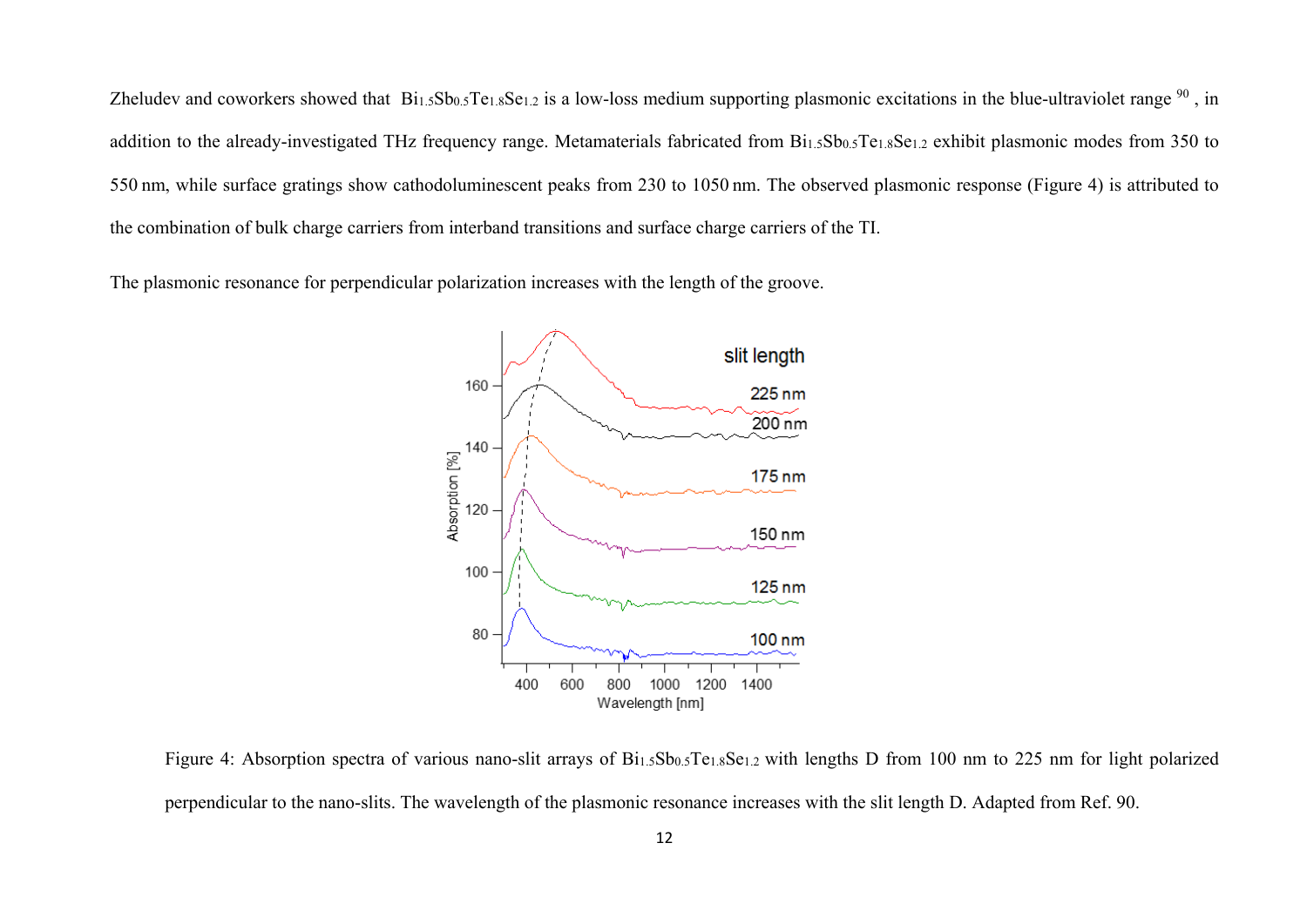#### **Plasmons in topological crystalline insulators (TCIs)**

In a TCI, the space group symmetries of a crystal replace the role of time-reversal symmetry in an ordinary TI (see Refs. 91-95 for more information on TCI). Plasmons of TCI SnTe with nanostructured patterns have been investigated by Wang et al. <sup>96</sup>. Four plasmon resonances excited on the TCI SnTe nanogratings are found in the visible-near-infrared (vis-NIR) spectral region. By variating the grating heights, periodic shifts of resonance wavelengths are observed.

#### **Thermoplasmonics**

Thermoplasmonics <sup>97-100</sup> is based on the thermal heating originated by the optically resonant excitation of plasmons in nanoparticles <sup>101-103</sup>. Localized surface plasmons (LSP), i.e. plasmon modes in nanostructures, notably enhance the local electric field near the surface of the nanostructures, so as to achieve an enhanced optical response. Photothermal effects activate nanoscale thermal hotspots by light irradiation <sup>104, 105</sup>, where plasmon energy is transformed into heat, which increases the temperature of the surrounding medium <sup>106</sup>.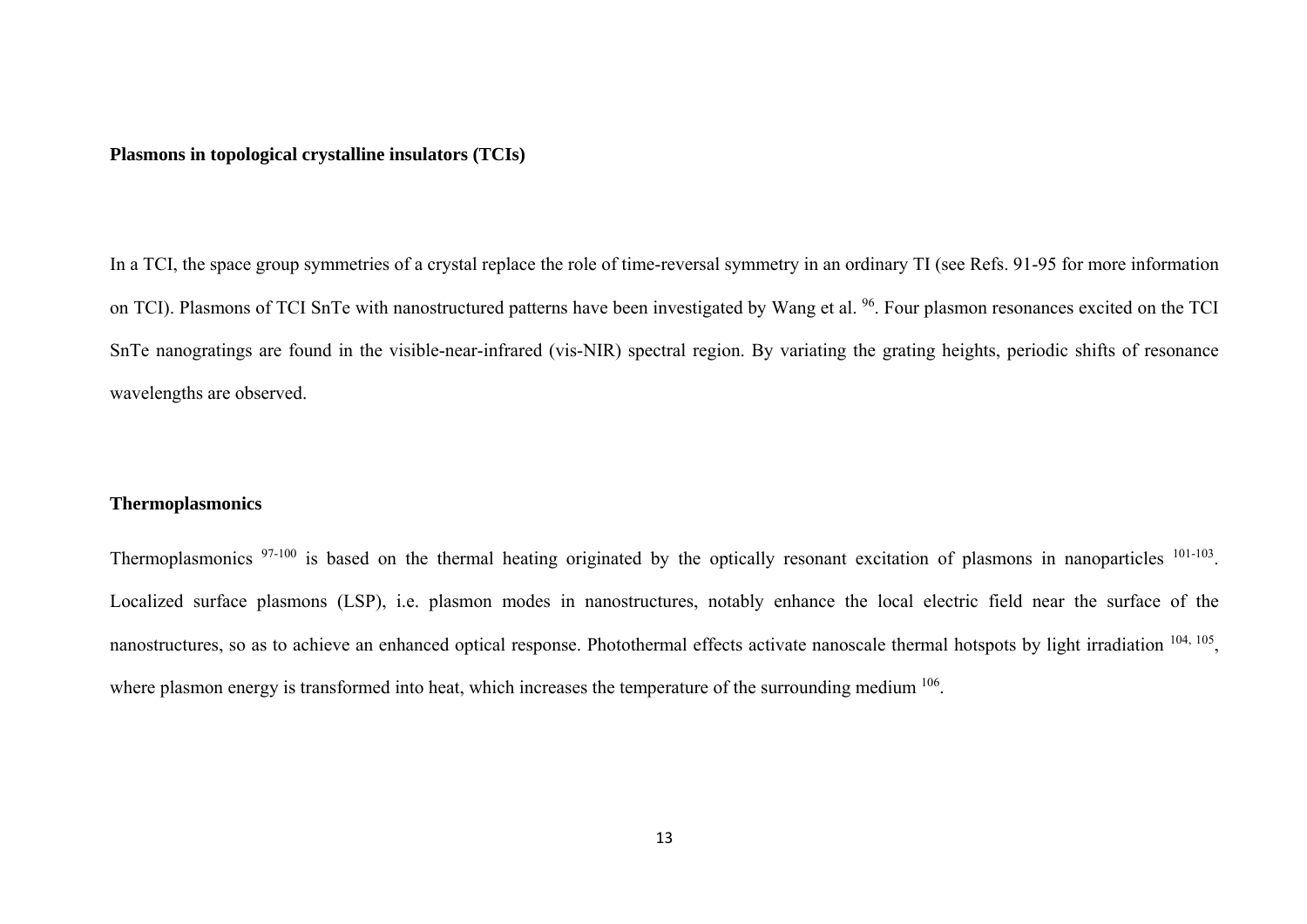Guozhi et al. <sup>107</sup> reported the observation of thermoplasmonic effects due to the excitation of LSPs in Bi2Se3 TI hierarchical nanoflowers, consisting of a several Bi2Se3 nanocrystals. In addition, the heat obtained by irradiating Bi2Se3 nanoplates with a laser in the NIR has been exploited by Li et al. 108 in the fields of cancer imaging and therapy.

#### **Photonic TIs**

The emerging field of topological photonics<sup>109</sup> promises to introduce into optical physics the various topological phenomena in condensed matter physics, such as the quantum Hall effect. In addition, topological photonics aims to protect photons from undesirable random scattering in their transport from one place to another, similarly to the topologically protected transport of electrons in condensed-matter TIs.

Using appropriately devised electromagnetic media (metamaterials) it is possible to realize topologically non-trivial photonic states, similar to those that have been identified for solid-state TIs. Photonic TIs could have a major impact on optical devices (couplers, waveguides, and so on), making them (i) more robust against scattering from defects or disorder and (ii) more energy efficient.

Recently, photonic topological transport has been reported in many innovative photonic systems <sup>110, 111</sup>. Firstly, quantum-Hall-type phenomena in optics have been predicted by the groups of Raghu & Haldane<sup>112, 113</sup> and Soljačić <sup>114</sup>. The first experimental realization was obtained in the microwave frequency range by means of magneto-optic materials <sup>115</sup>. Nevertheless, magnetic effects are too weak at optical frequencies to achieve photonic TIs with scatter-free edge states. However, it is now demonstrated that it is possible to obtain spin-polarized one-way photon transport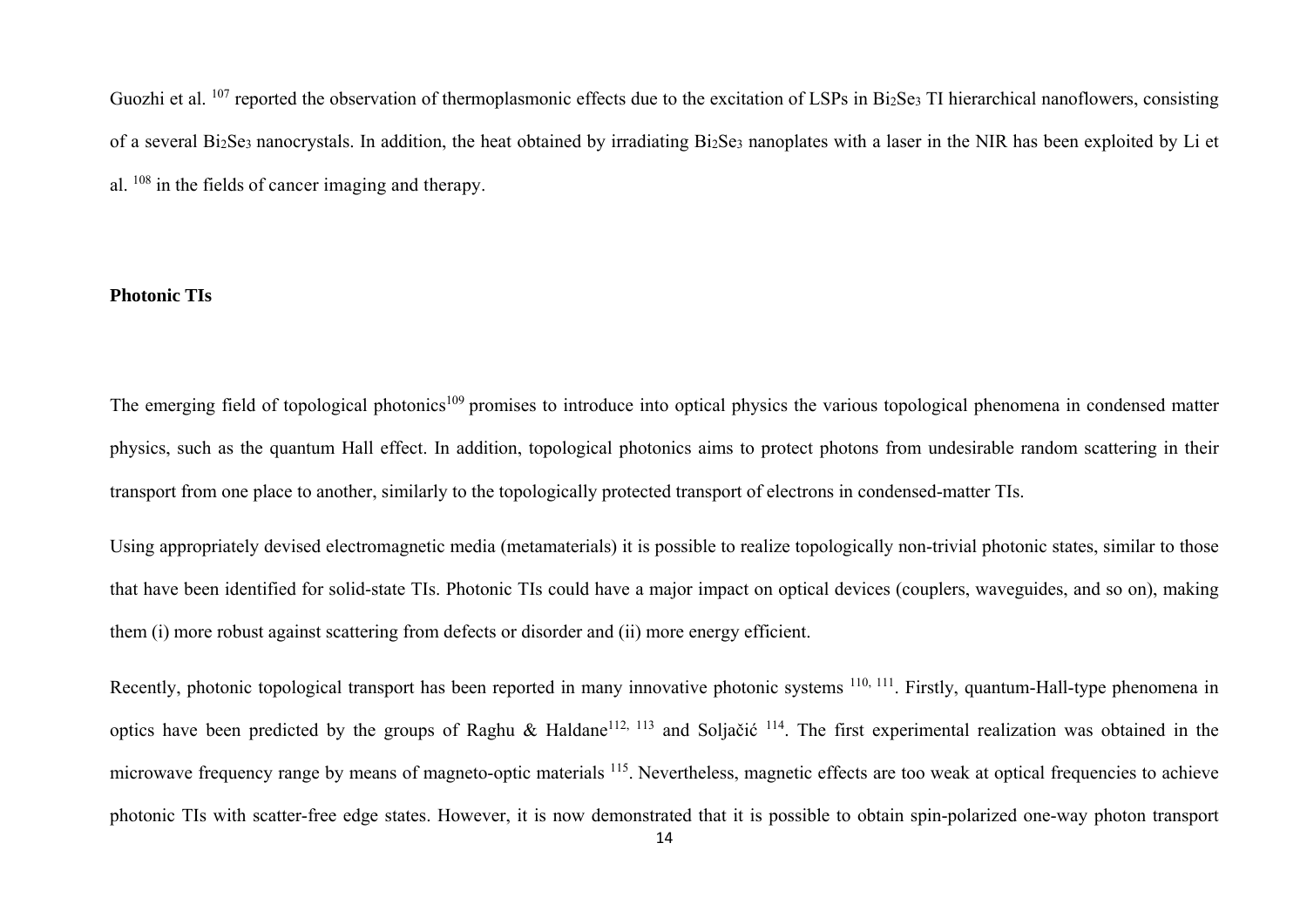without applying external magnetic fields, as shown by Khanikaev et al. <sup>111</sup> by using metacrystals, which consist in superlattices of metamaterials with appropriately designed properties.

Floquet TIs represent a suitable alternative to obtain helical edge states. In Floquet TIs, the temporal modulation of a photonic crystal breaks the time-reversal symmetry, so as to induce topological edge states. Floquet TI are based on an array of evanescently coupled helical waveguides arranged in a honeycomb lattice <sup>110</sup>, as sketched in Figure 5. The lattice is needed in order to support Dirac points (a prerequisite for topological phenomena), whereas the helicity of the waveguides disrupts the degeneracy between clockwise and counterclockwise diffraction near the array.



Figure 5: Floquet TIs. (a) Honeycomb lattice of helical waveguides with a 'defect', i.e. an absent waveguide on the edge. (b) Microscope image of waveguide array input facet. (c) Experimental results indicating light input on the top-right waveguide traveling past the defect without backscattering along the edge. Adapted with permission from Ref. 110 (© 2013 Nature Publishing Group)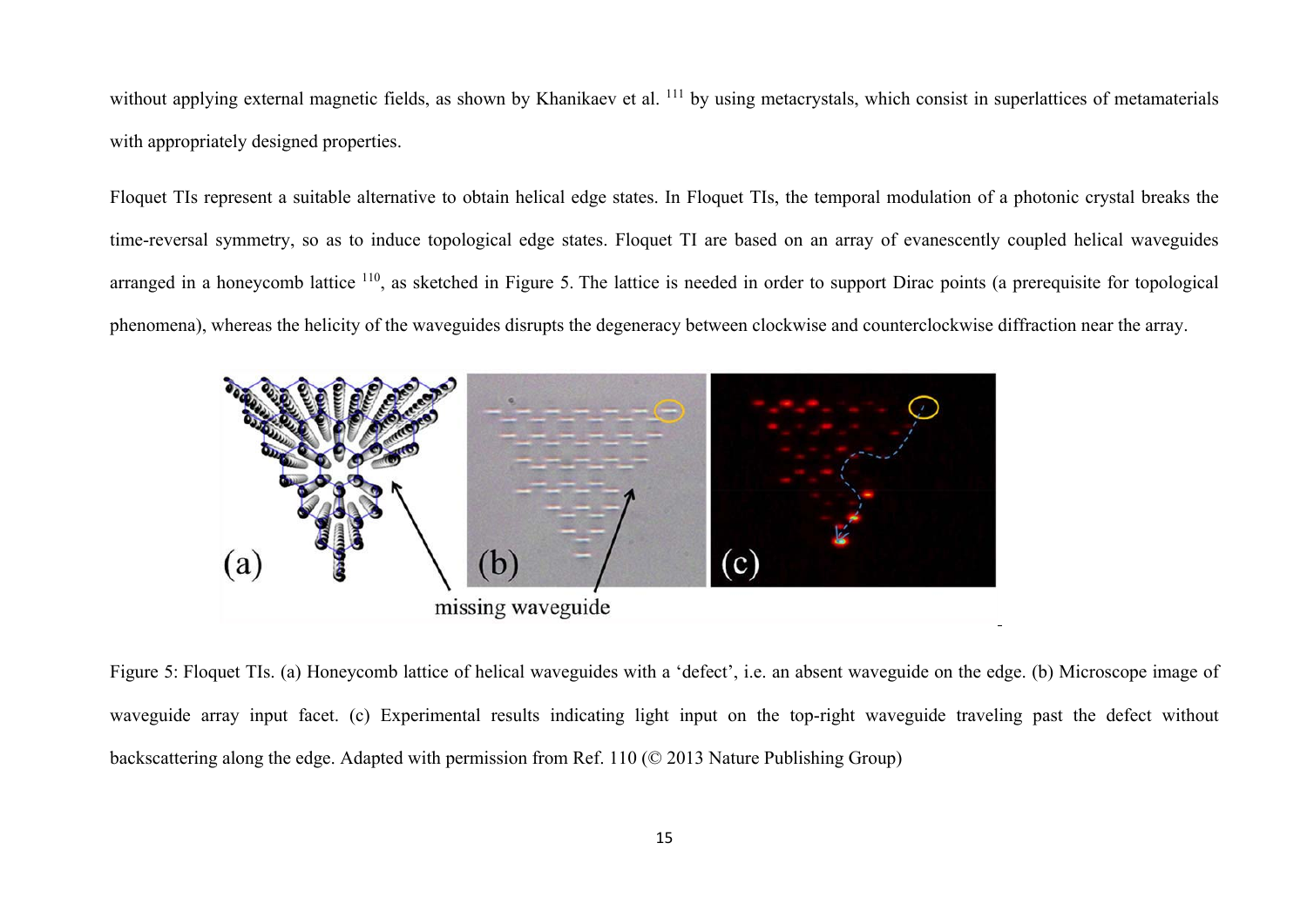Another intriguing example of photonic TI has been ideated by Liang and Chong <sup>116</sup> by means of a lattice of coupled ring resonators. By changing the inter-ring coupling strength, it is possible to induce a "topological phase transition" from an ordinary insulator to a TI.



Figure 6: A photonic TI based on a lattice of coupled ring resonators. Light injection occurs on the left (red and blue areas represent the positive/negative values of the electric field). Light is forced to flow around the edge of the lattice, similarly to the case of topological edge states in 2D TIs. Reprinted with permission from Ref. 116 (© 2013 American Physical Society)

#### **Saturable absorbers**

Bismuth chalcogenides represent promising candidate to generate L-band ultrafast pulses for applications as saturable absorbers <sup>117, 118</sup> for modelocking. They can be also used as a high-nonlinear medium for mitigating the mode competition of erbium-doped fiber and stabilizing the dualwavelength oscillation <sup>119</sup>. In many cases, bismuth chalcogenides are used in the form of powders <sup>120</sup> or microfibers <sup>118, 121-125</sup>, which do not exhibit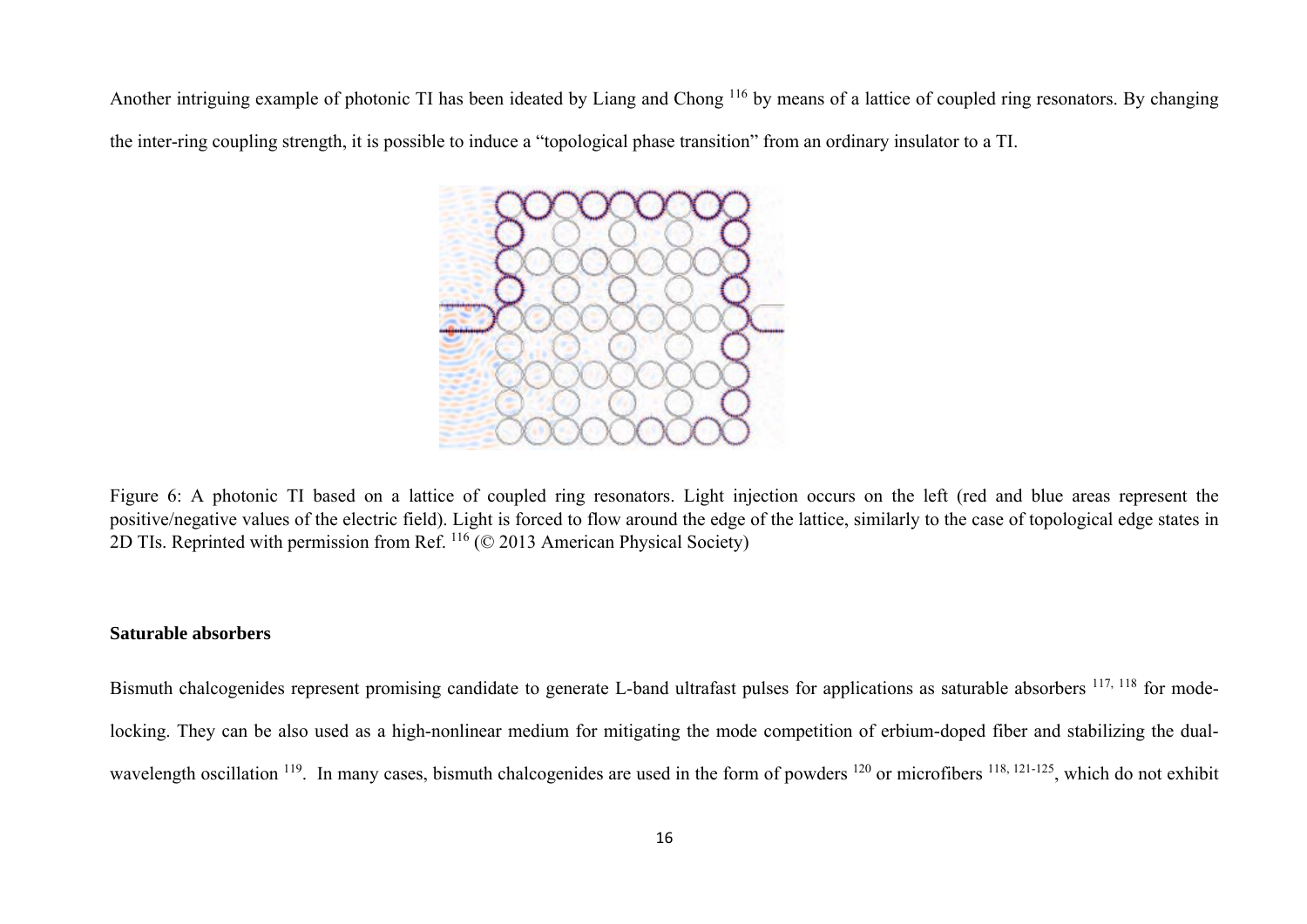TSS. Therefore, the efficiency of antimony or bismuth chalcogenides as saturable absorbers<sup>118, 121, 124, 126-133</sup> has nothing related to topological phases of matter, in spite of the wealth of claims in literature. Nevertheless, in the following we briefly discuss the most important findings of this research topic.

Li et al. 117 achieved ∼360 fs soliton pulse at 1600 nm with a repetition rate of 35.45 MHz by using Bi2Se3-polyvinyl alcohol film. Using Bi2Se3 microfibers and with the highest pump power of 5 W, 91<sup>st</sup> harmonic mode locking of soliton bunches with average output power of 308 mW was obtained 118. In addition, the high third-order nonlinear susceptibility allows the formation of numerous soliton molecules, bound solitons, and soliton rains at a low pump power <sup>122</sup>. At higher values of the pump power, both bunched solitons with soliton number up to 15 and harmonically mode-locked solitons with harmonic order up to 10 were achieved 134.

#### **Conclusions and Outlook**

The development of disruptive technologies based on the novel topological phases of matter, especially in the field of optoelectronics and photonics, is a great challenge. However, current prototypes of THz photodetectors, photonic devices and thermoplasmonic applications based on TIs have solid possibilities to overcome the up scaling issues.

Even in their first implementation, THz photodetectors using TI-based FETs showed very promising performances. The use of heterostructures of TIs and, moreover, topological Weyl and Dirac semimetals could afford new possibilities for next-generation THz photodetectors. The main target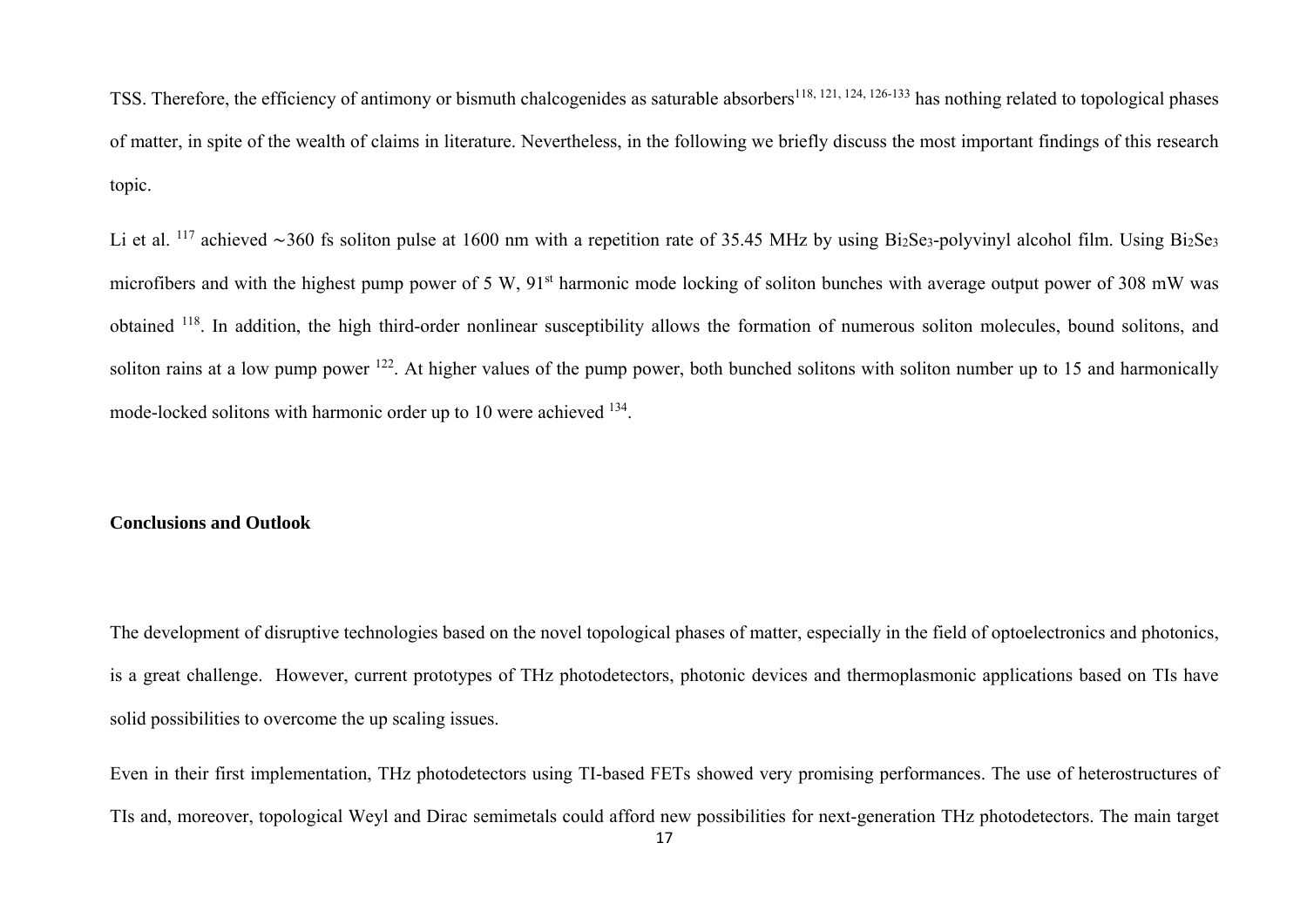is represented by the design, fabrication and testing of detectors that can be used as pixels in a high-efficiency, high-resolution array for THz imaging.

Furthermore, the physics of photonic topological states is exceptionally promising, with potential implications in various other areas ranging from cold atoms to solid-state electronic systems. New topological phenomena, such as quantum effects with entangled photons and non-equilibrium phenomena, can be explored by optics. Thus, topological photonics is expected to continue engaging researchers in next years, for its intriguing capability to highly improve the performance of optical devices and to limit power consumption.

Future challenges of topological photonics are related to the observation of the nonlinear effects of topological systems, of topological pumping and Bloch oscillations in photonic TIs with novel implementations of one-way waveguiding.

Moreover, the facile control of the plasmons of TCI nanopatterns in the vis-NIR spectral region may have several potential applications. Finally, novel applications could come from thermoplasmonics, which is now ready to concretize the pioneer attempts in cancer therapy.

## **Acknowledgements**

This work was partly supported by the European Union ERC Consolidator Grant SPRINT (681379)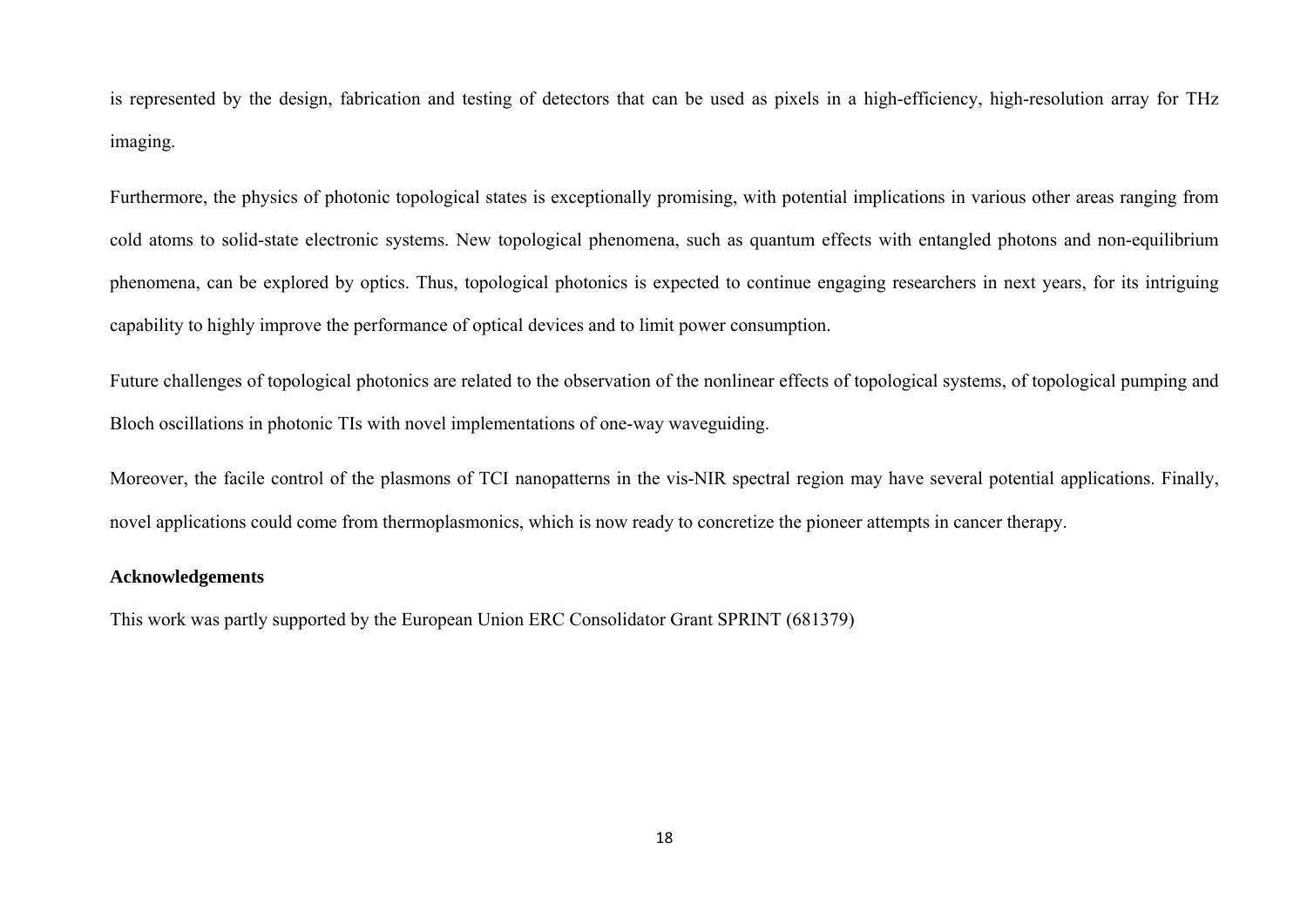#### REFERENCES

- 1M. Z. Hasan and C. L. Kane, Rev. Mod. Phys. **82**, 3045 (2010).
- 2B. Xia, P. Ren, A. Sulaev, P. Liu, S. Q. Shen, and L. Wang, Phys. Rev. B **87**, 085442 (2013).
- 3S. S. Hong, J. J. Cha, D. Kong, and Y. Cui, Nat. Commun. **3**, 757 (2012).
- 4 L. Barreto, L. Kühnemund, F. Edler, C. Tegenkamp, J. Mi, M. Bremholm, B. B. Iversen, C. Frydendahl, M. Bianchi, and P. Hofmann, Nano Lett. **14**, 3755 (2014).
- 5D. M. Kepaptsoglou, D. Gilks, L. Lari, Q. M. Ramasse, P. Galindo, M. Weinert, L. Li, G. Nicotra, and V. K. Lazarov, Microsc. Microanal. **21**, 1151 (2015).
- 6H. Zhang, C. X. Liu, X. L. Qi, X. Dai, Z. Fang, and S. C. Zhang, Nat. Phys. **5**, 438 (2009).
- 7Y. Xia, D. Qian, D. Hsieh, L. Wray, A. Pal, H. Lin, A. Bansil, D. Grauer, Y. S. Hor, R. J. Cava, and M. Z. Hasan, Nat. Phys. **5**, 398 (2009).
- 8L. A. Agapito, N. Kioussis, W. A. Goddard, and N. P. Ong, Phys. Rev. Lett. **110**, 176401 (2013).
- 9T. Zhang, P. Cheng, X. Chen, J. F. Jia, X. Ma, K. He, L. Wang, H. Zhang, X. Dai, Z. Fang, X. Xie, and Q. K. Xue, Phys. Rev. Lett. **103**, 266803 (2009).
- 10 $^0$  Y. Okada, C. Dhital, W. Zhou, E. D. Huemiller, H. Lin, S. Basak, A. Bansil, Y. B. Huang, H. Ding, Z. Wang, S. D. Wilson, and V. Madhavan, Phys. Rev. Lett. **106**, 206805 (2011).
- 11M. Z. Hossain, S. L. Rumyantsev, K. M. F. Shahil, D. Teweldebrhan, M. Shur, and A. A. Balandin, ACS Nano **5**, 2657 (2011).
- 12M. Z. Hossain, S. L. Rumyantsev, D. Teweldebrhan, K. M. F. Shahil, M. Shur, and A. A. Balandin, Phys. Status Solidi A **208**, 144 (2011).
- 13<sup>3</sup> P. D. C. King, R. C. Hatch, M. Bianchi, R. Ovsyannikov, C. Lupulescu, G. Landolt, B. Slomski, J. H. Dil, D. Guan, J. L. Mi, E. D. L. Rienks, J. Fink, A. Lindblad, S. Svensson, S. Bao, G. Balakrishnan, B. B. Iversen, J. Osterwalder, W. Eberhardt, F. Baumberger, and P. Hofmann, Phys. Rev. Lett. **107**, 096802 (2011).
- 14Y. Xu, I. Miotkowski, C. Liu, J. Tian, H. Nam, N. Alidoust, J. Hu, C.‐K. Shih, M. Z. Hasan, and Y. P. Chen, Nat. Phys. **10**, 956 (2014).
- 15O. Roslyak, G. Gumbs, and D. Huang, Phys. Rev. B **87**, 045121 (2013).
- 16B. Scharf, A. Matos‐Abiague, I. Žutić, and J. Fabian, Phys. Rev. <sup>B</sup> **<sup>91</sup>**, <sup>235433</sup> (2015).
- 17N. Talebi, C. Ozsoy‐Keskinbora, H. M. Benia, K. Kern, C. T. Koch, and P. A. van Aken, ACS Nano **10**, 6988 (2016).
- 18 $^8$  I. A. Nechaev, I. Aguilera, V. De Renzi, A. di Bona, A. Lodi Rizzini, A. M. Mio, G. Nicotra, A. Politano, S. Scalese, Z. S. Aliev, M. B. Babanly, C. Friedrich, S. Blügel, and E. V. Chulkov, Phys. Rev. B **91**, 245123 (2015).
- 19J. Boguslawski, G. Sobon, R. Zybala, and J. Sotor, Opt. Lett. **40**, 2786 (2015).
- 20W. Feng, D. Xiao, J. Ding, and Y. Yao, Phys. Rev. Lett. **106**, 016402 (2011).
- 21A. Sulaev, W. Zhu, K. L. Teo, and L. Wang, Sci. Rep. **5**, 8062 (2015).
- 22J. G. Analytis, J. H. Chu, Y. Chen, F. Corredor, R. D. McDonald, Z. X. Shen, and I. R. Fisher, Phys. Rev. B **81**, 205407 (2010).
- 23<sup>3</sup> V. V. Atuchin, V. A. Golyashov, K. A. Kokh, I. V. Korolkov, A. S. Kozhukhov, V. N. Kruchinin, S. V. Makarenko, L. D. Pokrovsky, I. P. Prosvirin, K. N. Romanyuk, and O. E. Tereshchenko, Cryst. Growth Des. **11**, 5507 (2011).
- 24<sup>4</sup> J. N. Hancock, J. L. M. Van Mechelen, A. B. Kuzmenko, D. Van Der Marel, C. Brüne, E. G. Novik, G. V. Astakhov, H. Buhmann, and L. W. Molenkamp, Phys. Rev. Lett. **107**, 136803 (2011).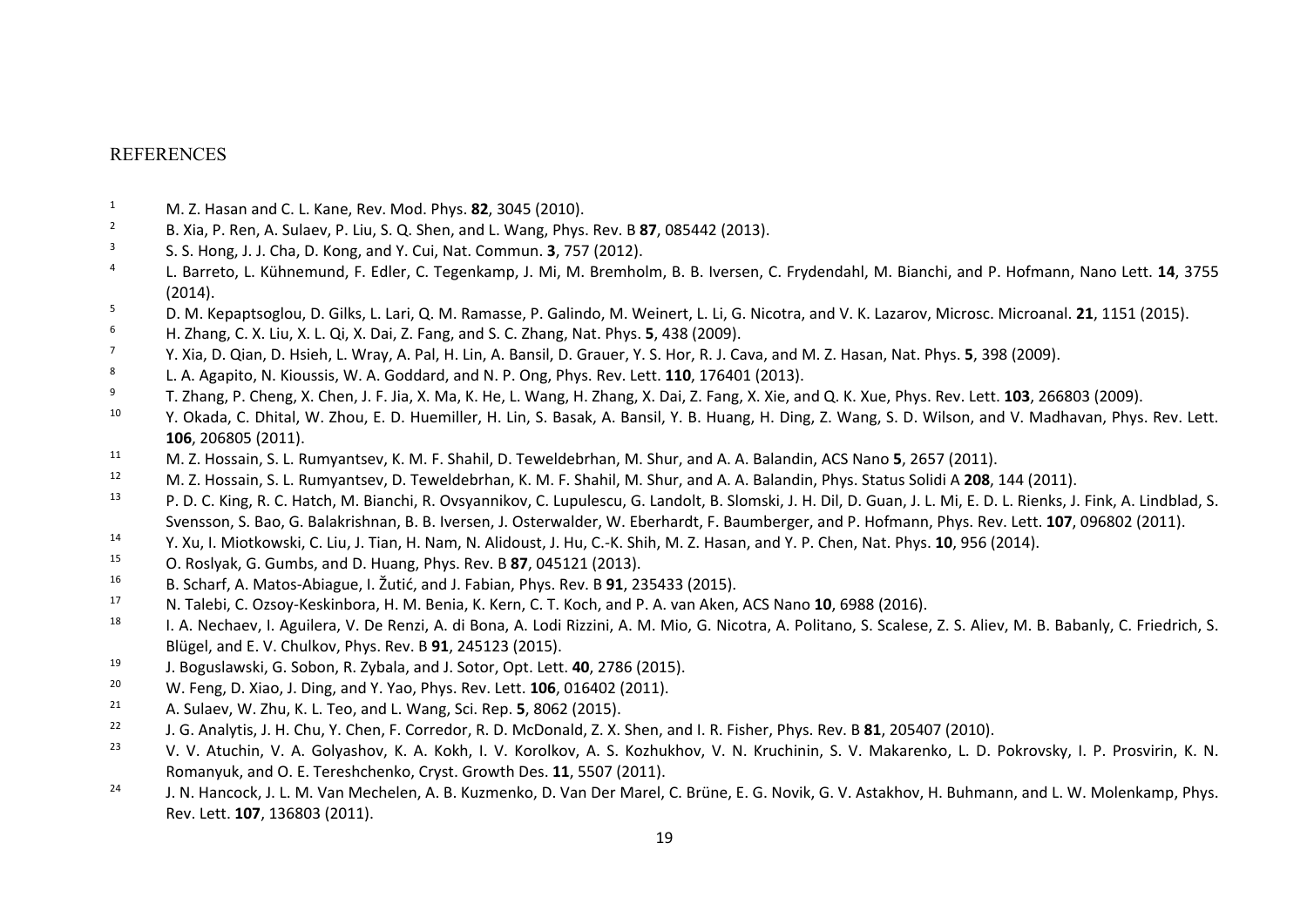- 25N. P. Butch, K. Kirshenbaum, P. Syers, A. B. Sushkov, G. S. Jenkins, H. D. Drew, and J. Paglione, Phys. Rev. B **81**, 241301 (2010).
- 26T. Zhang, J. Ha, N. Levy, Y. Kuk, and J. Stroscio, Phys. Rev. Lett. **111**, 056803 (2013).
- 27X. F. Wang, Y. Hu, and H. Guo, Phys. Rev. B **85**, 241402(R) (2012).
- 28C. Nayak, S. H. Simon, A. Stern, M. Freedman, and S. Das Sarma, Rev. Mod. Phys. **80**, 1083 (2008).
- 29S. Cho, N. P. Butch, J. Paglione, and M. S. Fuhrer, Nano Lett. **11**, 1925 (2011).
- 30A. Dankert, J. Geurs, M. V. Kamalakar, S. Charpentier, and S. P. Dash, Nano Lett. **15**, 7976 (2015).
- 31W. K. Tse and A. H. MacDonald, Phys. Rev. B **84**, 205327 (2011).
- 32W. K. Tse and A. H. MacDonald, Phys. Rev. Lett. **105**, 057401 (2010).
- 33W. K. Tse and A. H. MacDonald, Phys. Rev. B **82**, 161104(R) (2010).
- 34J. A. Sobota, S. Yang, J. G. Analytis, Y. L. Chen, I. R. Fisher, P. S. Kirchmann, and Z. X. Shen, Phys. Rev. Lett. **108**, 117403 (2012).
- 35P. Di Pietro, F. M. Vitucci, D. Nicoletti, L. Baldassarre, P. Calvani, R. Cava, Y. S. Hor, U. Schade, and S. Lupi, Phys. Rev. B **86**, 045439 (2012).
- 36A. D. Laforge, A. Frenzel, B. C. Pursley, T. Lin, X. Liu, J. Shi, and D. N. Basov, Phys. Rev. B **81**, 125120 (2010).
- 37M. C. Chang and M. F. Yang, Phys. Rev. B **80**, 113304 (2009).
- 38Y. Wang, E. W. Plummer, and K. Kempa, Adv. Phys. **60**, 799 (2011).
- 39E. Ozbay, Science **311**, 189 (2006).
- 40T. Low and P. Avouris, ACS Nano **8**, 1086 (2014).
- 41F. J. García de Abajo, ACS Photonics **1**, 135 (2014).
- 42S. A. Maier, Nat. Phys. **8**, 581 (2012).
- 43Q. Bao and K. P. Loh, ACS Nano **6**, 3677 (2012).
- 44F. H. L. Koppens, D. E. Chang, and F. J. García de Abajo, Nano Lett. **11**, 3370 (2011).
- 45 $^5$  A. Politano, V. M. Silkin, I. A. Nechaev, M. S. Vitiello, L. Viti, Z. S. Aliev, M. B. Babanly, G. Chiarello, P. M. Echenique, and E. V. Chulkov, Phys. Rev. Lett. **115**, 216802 (2015).
- 46Y. D. Glinka, S. Babakiray, T. A. Johnson, and D. Lederman, J. Phys.: Condens. Matter **27**, 052203 (2015).
- 47<sup>7</sup> P. Di Pietro, M. Ortolani, O. Limaj, A. Di Gaspare, V. Giliberti, F. Giorgianni, M. Brahlek, N. Bansal, N. Koirala, S. Oh, P. Calvani, and S. Lupi, Nat. Nanotechnol. **8**, 556 (2013).
- 48T. Stauber, J. Phys.: Condens. Matter **26**, 123201 (2014).
- 49S. H. Abedinpour, G. Vignale, A. Principi, M. Polini, W.‐K. Tse, and A. H. MacDonald, Phys. Rev. B **84**, 045429 (2011).
- 50F. Stern, Phys. Rev. Lett. **18**, 546 (1967).
- 51H. Raether, in Surface Plasmons on Smooth and Rough Surfaces and on Gratings (Springer Berlin Heidelberg, Berlin, Heidelberg, 1988), p. 4.
- 52C. Ropers, C. C. Neacsu, T. Elsaesser, M. Albrecht, M. B. Raschke, and C. Lienau, Nano Lett. **7**, 2784 (2007).
- 53<sup>3</sup> A. Kogar, S. Vig, A. Thaler, M. H. Wong, Y. Xiao, D. Reig-i-Plessis, G. Y. Cho, T. Valla, Z. Pan, J. Schneeloch, R. Zhong, G. D. Gu, T. L. Hughes, G. J. MacDougall, T. C. Chiang, and P. Abbamonte, Phys. Rev. Lett. **115**, 257402 (2015).
- 54M. Autore, F. D'Apuzzo, A. Di Gaspare, V. Giliberti, O. Limaj, P. Roy, M. Brahlek, N. Koirala, S. Oh, F. J. García de Abajo, and S. Lupi, Advanced Optical Materials **3**, 1257 (2015).
- 55M. Dyakonov and M. Shur, Phys. Rev. Lett. **71**, 2465 (1993).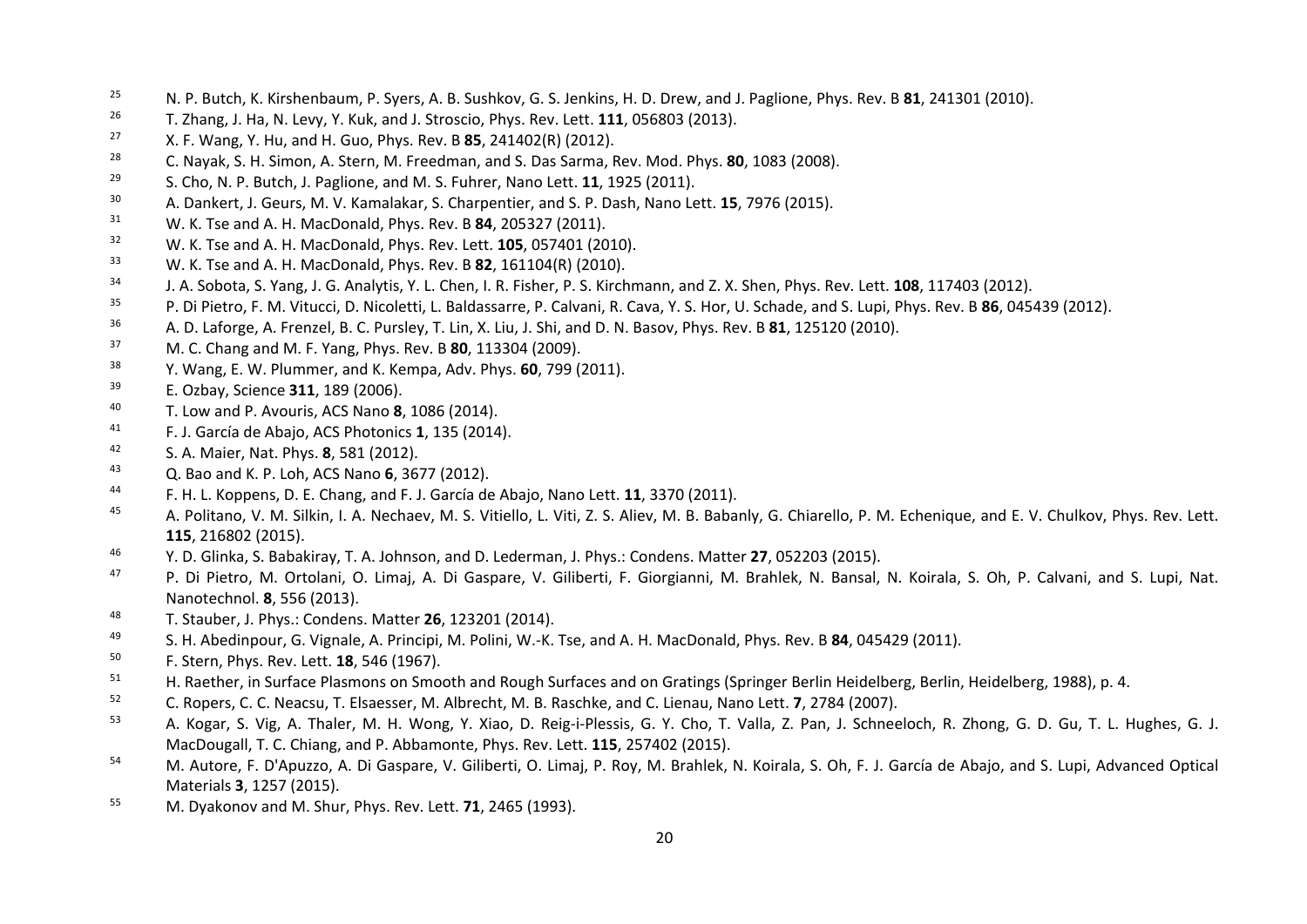- 56M. Dyakonov and M. Shur, IEEE Trans. Electron Devices **43**, 380 (1996).
- 57M. I. Dyakonov and M. S. Shur, Phys. Rev. B **51**, 14341 (1995).
- 58A. Tomadin and M. Polini, Phys. Rev. B **88**, 205426 (2013).
- 59J. Pischel, E. Welsch, O. Skibbe, and A. Pucci, J. Phys. Chem. C **117**, 26964 (2013).
- 60F. H. L. Koppens, T. Mueller, P. Avouris, A. C. Ferrari, M. S. Vitiello, and M. Polini, Nat. Nanotechnol. **9**, 780 (2014).
- 61 L. Viti, D. Coquillat, A. Politano, K. A. Kokh, Z. S. Aliev, M. B. Babanly, O. E. Tereshchenko, W. Knap, E. V. Chulkov, and M. S. Vitiello, Nano Lett. **16**, 80 (2016).
- 62L. Vicarelli, M. S. Vitiello, D. Coquillat, A. Lombardo, A. Ferrari, W. Knap, M. Polini, V. Pellegrini, and A. Tredicucci, Nat. Mater. **11**, 865 (2012).
- 63 $3$  W. Knap and M. I. Dyakonov, in Handbook of terahertz technology for imaging, sensing and communications, edited by D. Saeedkia (Woodhead Publishing, Cambridge (UK), 2013), Vol. 34, p. 121.
- 64D. K. Efimkin, Y. E. Lozovik, and A. A. Sokolik, J. Magn. Magn. Mater. **324**, 3610 (2012).
- 65G. Spektor, A. David, G. Bartal, M. Orenstein, and A. Hayat, Opt. Express **23**, 32759 (2015).
- 66D. K. Efimkin, Y. E. Lozovik, and A. A. Sokolik, Nanoscale Res. Lett. **7**, 1 (2012).
- 67S. Raghu, S. B. Chung, X. L. Qi, and S. C. Zhang, Phys. Rev. Lett. **104**, 116401 (2010).
- 68A. Agarwal, M. Polini, G. Vignale, and M. E. Flatté, Phys. Rev. B **90**, 155409 (2014).
- 69 T. Kondo, Y. Nakashima, Y. Ota, Y. Ishida, W. Malaeb, K. Okazaki, S. Shin, M. Kriener, S. Sasaki, K. Segawa, and Y. Ando, Phys. Rev. Lett. **110**, 217601 (2013).
- 70J. D. Koralek, C. P. Weber, J. Orenstein, B. A. Bernevig, S.‐C. Zhang, S. Mack, and D. D. Awschalom, Nature **458**, 610 (2009).
- 71C. P. Weber, J. Orenstein, B. A. Bernevig, S.‐C. Zhang, J. Stephens, and D. D. Awschalom, Phys. Rev. Lett. **98**, 076604 (2007).
- 72S. Li, H. Huang, W. Zhu, W. Wang, K. Chen, D. X. Yao, Y. Wang, T. Lai, Y. Wu, and F. Gan, J. Appl. Phys. **110**, 053523 (2011).
- 73J. W. McIver, D. Hsieh, H. Steinberg, P. Jarillo‐Herrero, and N. Gedik, Nat. Nanotechnol. **7**, 96 (2012).
- 74A. Junck, G. Refael, and F. von Oppen, Phys. Rev. B **88**, 075144 (2013).
- 75Y.‐P. Lai, I.‐T. Lin, K.‐H. Wu, and J.‐M. Liu, Nanomaterials and Nanotechnology **4**, 4 (2014).
- 76 V. I. Belotelov, I. A. Akimov, PohlM, V. A. Kotov, KastureS, A. S. Vengurlekar, A. V. Gopal, D. R. Yakovlev, A. K. Zvezdin, and BayerM, Nat. Nanotechnol. **6**, 370 (2011).
- 77V. Bonanni, S. Bonetti, T. Pakizeh, Z. Pirzadeh, J. Chen, J. Nogués, P. Vavassori, R. Hillenbrand, J. Åkerman, and A. Dmitriev, Nano Lett. **<sup>11</sup>**, <sup>5333</sup> (2011).
- 78Y. E. Lozovik and A. A. Sokolik, Nanoscale Res. Lett. **7**, 1 (2012).
- 79C. Li and F. Zhai, J. Appl. Phys. **109**, 093306 (2011).
- 80M. A. Eriksson, A. Pinczuk, B. S. Dennis, S. H. Simon, L. N. Pfeiffer, and K. W. West, Phys. Rev. Lett. **82**, 2163 (1999).
- 81S. Cinà, D. M. Whittaker, D. D. Arnone, T. Burke, H. P. Hughes, M. Leadbeater, M. Pepper, and D. A. Ritchie, Phys. Rev. Lett. **83**, 4425 (1999).
- 82H. C. A. Oji and A. H. MacDonald, Phys. Rev. B **33**, 3810 (1986).
- 83Y. A. Bychkov and G. Martinez, Phys. Rev. B **66**, 193312 (2002).
- 84C. Kallin and B. I. Halperin, Phys. Rev. B **30**, 5655 (1984).
- 85M. Autore, H. Engelkamp, F. D'Apuzzo, A. D. Gaspare, P. D. Pietro, I. L. Vecchio, M. Brahlek, N. Koirala, S. Oh, and S. Lupi, ACS Photonics **2**, 1231 (2015).
- 86J. M. McMahon, G. C. Schatz, and S. K. Gray, Phys. Chem. Chem. Phys. **15**, 5415 (2013).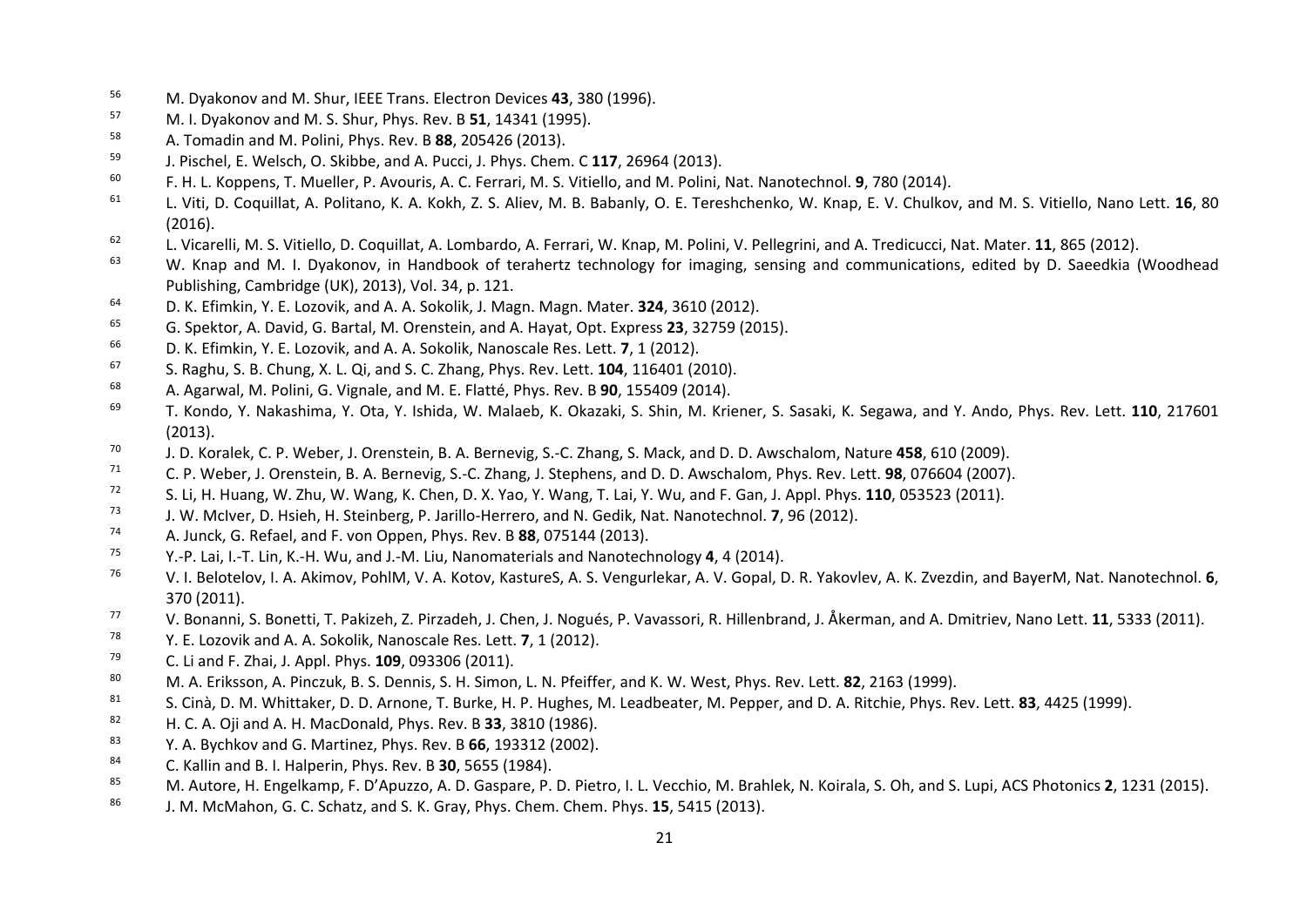- 87X. Zhang, K. Wang, J. Ma, Q. Zhang, P. Yan, and X. Tian, IEEE Photon. Technol. Lett. **27**, 1297 (2015).
- 88A. Taguchi, Y. Saito, K. Watanabe, S. Yijian, and S. Kawata, Appl. Phys. Lett. **101**, 081110 (2012).
- 89Y. E. Kesim, E. Battal, and A. K. Okyay, AIP Advances **4**, 077106 (2014).
- 90J.‐Y. Ou, J.‐K. So, G. Adamo, A. Sulaev, L. Wang, and N. I. Zheludev, Nat. Commun. **5**, 5139 (2014).
- 91R. Akiyama, K. Fujisawa, T. Yamaguchi, R. Ishikawa, and S. Kuroda, Nano Res. **9**, 490 (2016).
- 92S. G. Egorova, V. I. Chernichkin, L. I. Ryabova, E. P. Skipetrov, L. V. Yashina, S. N. Danilov, S. D. Ganichev, and D. R. Khokhlov, Sci. Rep. **5** (2015).
- 93E. Tang and L. Fu, Nat. Phys. **10**, 964 (2014).
- 94X. Qian, L. Fu, and J. Li, Nano Res. **8**, 967 (2014).
- 95M. Kargarian and G. A. Fiete, Phys. Rev. Lett. **110**, 156403 (2013).
- 96H. Wang, J. Wang, T. Wang, M. Li, L. Zhao, A. Vial, and W. Duan, RSC Advances **6**, 56042 (2016).
- 97J. B. Herzog, M. W. Knight, and D. Natelson, Nano Lett. **14**, 499 (2014).
- 98M. Essone Mezeme and C. Brosseau, Phys. Rev. E **87**, 012722 (2013).
- 99R. Rodríguez‐Oliveros and J. A. Sánchez‐Gil, Opt. Express **20**, 621 (2012).
- 100M. Zhu, G. Baffou, N. Meyerbröker, and J. Polleux, ACS Nano **6**, 7227 (2012).
- 101Z. Liu, X. Liu, S. Huang, P. Pan, J. Chen, G. Liu, and G. Gu, ACS Appl. Mater. Interfaces **7**, 4962 (2015).
- 102Z. Liu, P. Zhan, J. Chen, C. Tang, Z. Yan, Z. Chen, and Z. Wang, Opt. Express **21**, 3021 (2013).
- 103X. Chen, Y. Chen, M. Yan, and M. Qiu, ACS Nano **6**, 2550 (2012).
- 104Z. J. Coppens, W. Li, D. G. Walker, and J. G. Valentine, Nano Lett. **13**, 1023 (2013).
- 105H. Jing, Q. Zhang, N. Large, C. Yu, D. A. Blom, P. Nordlander, and H. Wang, Nano Lett. **14**, 3674 (2014).
- 106A. O. Govorov and H. H. Richardson, Nano Today **2**, 30 (2007).
- 107J. Guozhi, W. Peng, Z. Yanbang, and C. Kai, Sci. Rep. **6**, 25884 (2016).
- 108J. Li, F. Jiang, B. Yang, X.‐R. Song, Y. Liu, H.‐H. Yang, D.‐R. Cao, W.‐R. Shi, and G.‐N. Chen, Sci. Rep. **3**, 1998 (2013).
- 109L. Lu, J. D. Joannopoulos, and M. Soljacic, Nat. Photon. **8**, 821 (2014).
- 110M. C. Rechtsman, J. M. Zeuner, Y. Plotnik, Y. Lumer, D. Podolsky, F. Dreisow, S. Nolte, M. Segev, and A. Szameit, Nature **496**, 196 (2013).
- 111A. B. Khanikaev, S. Hossein Mousavi, W. K. Tse, M. Kargarian, A. H. MacDonald, and G. Shvets, Nat. Mater. **12**, 233 (2013).
- 112F. D. M. Haldane and S. Raghu, Phys. Rev. Lett. **100**, 013904 (2008).
- 113S. Raghu and F. D. M. Haldane, Phys. Rev. A **78**, 033834 (2008).
- 114Z. Wang, Y. D. Chong, J. D. Joannopoulos, and M. Soljačić, Phys. Rev. Lett. **100**, 013905 (2008).
- 115<sup>5</sup> Z. Wang, Y. Chong, J. D. Joannopoulos, and M. Soljacic, Nature 461, 772 (2009).
- 116G. Q. Liang and Y. D. Chong, Phys. Rev. Lett. **110**, 203904 (2013).
- 117K. Li, Y. Song, Z. Yu, R. Xu, Z. Dou, and J. Tian, Laser Phys. Lett. **12**, 105103 (2015).
- 118Y. Meng, G. Semaan, M. Salhi, A. Niang, K. Guesmi, Z. C. Luo, and F. Sanchez, Opt. Express **23**, 23053 (2015).
- 119B. Guo, Y. Yao, J. J. Xiao, R. L. Wang, and J. Y. Zhang, IEEE J. Sel. Top. Quantum Electron. **22** (2016).
- 120L. Yung‐Hsiang, Y. Chun‐Yu, L. Sheng‐Feng, T. Wei‐Hsuan, B. Qiaoliang, I. W. Chih, and L. Gong‐Ru, Laser Phys. Lett. **11**, 055107 (2014).
- 121Z.‐C. Luo, M. Liu, H. Liu, X.‐W. Zheng, A.‐P. Luo, C.‐J. Zhao, H. Zhang, S.‐C. Wen, and W.‐C. Xu, Opt. Lett. **38**, 5212 (2013).